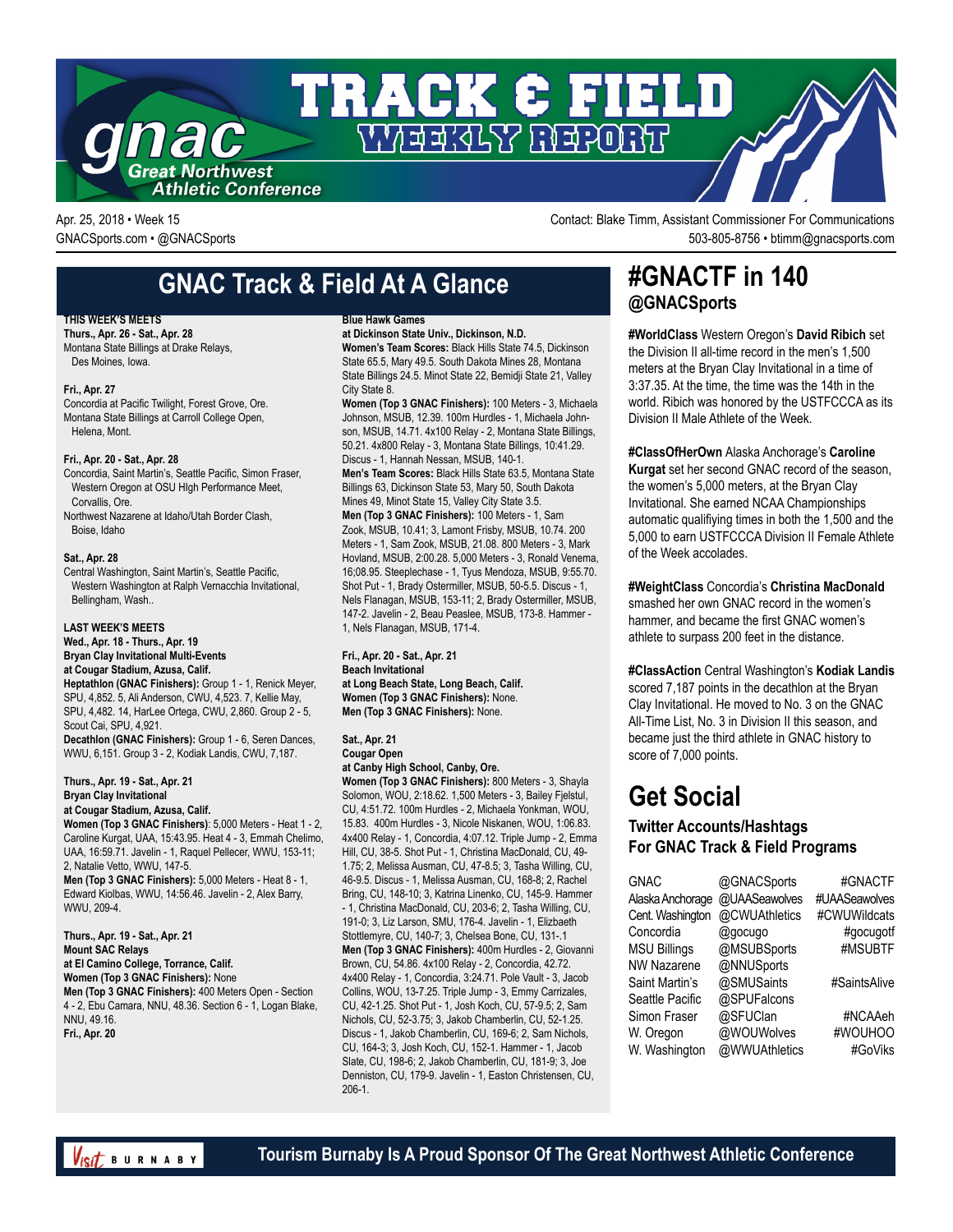# **GNAC Track & Field Athletes Of The Week**



**MEN'S TRACK David Ribich, Western Oregon Senior • Enterprise, Ore.**

Ribich set the NCAA Division II record and the 14th fastest time in the world this year in the 1,500 meters at the Bryan Clay Invitational. He placed sixth with a time of 3:37.35, which eclipsed the previous Division II record of 3:38.91 set by Kip Cheruiyot of Mount St. Mary's in 1987. Ribich is now automatically qualified for the NCAA Championships in both the

800 meters and 1,500 meters.

**Also Nominated:** Carlos Ortiz (Concordia), Jasper Heckman (Saint Martin's), Kyler Sager (Western Washington).



### **WOMEN'S TRACK Caroline Kurgat, Alaska Anchorage Senior • Eldoret, Kenya**

Kurgat set the GNAC record in the 5,000 meters and posted NCAA Championships in both the 5,000 meters and the 1,500 meters at the Bryan Clay Invitational. On Thursday, Kurgat placed second in the first section of the 5,000 with a time of 15:43.95, eclipsing the former GNAC record of 15:44.07 set by Jessica Pixler of Seattle Pacific in 2010. It is the

best time in Division II this season. On Friday, Kurgat set the UAA record in the 1,500 meters as she ran 4:21.18, which is No. 4 on the GNAC All-Time List and No. 2 in Division II this season.

**Also Nominated:** Alexa Shindruk (Central Washington), Renick Meyer (Seattle Pacific), Olivia Woods (Western Oregon), Savannah Smith (Western Washington).



# **MEN'S FIELD Kodiak Landis, Central Washington Senior • Snohomish, Wash.**

Landis moved up to No. 3 in the nation this season and broke the CWU school record in the decathlon at the Bryan Clay Invitational. Landis placed second in group three of the competition with a score of 7,187 points, a total which ranks No. 3 on the GNAC All-Time List. In the process, Landis won both the 100 meters (10.74) and the 400 meters (47.87). His

time in the 400 meters is No. 6 on the GNAC All-Time List while his mark of 23 feet, 11 inches, in the long jump is No. 10 on the GNAC All-Time List.

**Also Nominated:** Jakob Chamberlin (Concordia), Payton Lewis (Northwest Nazarene), Josh Schulz (Saint Martin's), Tupre Wickliff (Western Washington).



# **WOMEN'S FIELD Christina MacDonald, Concordia Senior • Myrtle Creek, Ore.**

MacDonald broke the GNAC record in the women's hammer and became the first woman in conference history to surpass 200 feet in the event at the Cougar Open. MacDonald won the event with a mark of 203 feet, 6 inches, which is No. 3 in Division II this season and is an NCAA Championships automatic qualifier. MacDonald also won the shot put with a

season-best mark of 49 feet, 1.75 inches, which is No. 3 on the GNAC All-Time List.

**Also Nominated:** Erykah Weems (Central Washington), Scout Cai (Seattle Pacific), Maddie Taylor (Western Washington).

# **Past GNAC Athletes of the Week**

| <b>Date</b>    | Men's Track              | Men's Field          | Women's Track           | Women's Field    |
|----------------|--------------------------|----------------------|-------------------------|------------------|
| Nov. 27-Dec. 3 | Sam Zook, MSUB           | Kodiak Landis, CWU   | Michaela Johnson, MSUB  | Ali Anderson, C  |
| Dec. 4-10      | Jackson Hand, SMU        | John VanBeuren, NNU  | Ali Anderson, CWU       | HarLee Ortega,   |
| Jan. 8-14      | Dustin Nading, WOU       | Chris Brake, UAA     | Julia Howley, SFU       | Christina MacD   |
| Jan. 15-21     | Carlos Ortiz, CU         | Elijah Castro, NNU   | Nikki Aiken, MSUB       | Christina MacD   |
| Jan. 22-28     | David Ribich, WOU        | Kodiak Landis, CWU   | Olivia Woods, WOU       | Scout Cai, SPU   |
| Jan. 29-Feb. 4 | Vladislav Tsygankov, SFU | John Van Beuren, NNU | Alana Mussatto, SFU     | HarLee Ortega,   |
| Feb. 5-11      | David Ribich, WOU        | Josh Koch, CU        | Danielle McCormick, UAA | Halle Irvine, CV |
| Feb. 19-25     | Darrion Gray, UAA        | J.T. Konrad, WWU     | Kennedy Rufener, WOU    | Christina MacD   |
| Feb. 26-Mar. 4 | Josh Dempsey, WOU        | Brian Chalkley, SMU  | Yadira Lopez, SMU       | Raquel Pellecer  |
| Mar. 5-11      | Bryant Welch, WWU        | Alex Barry, WWU      | Alexa Shindruk, CWU     | Raquel Pellecer  |
| Mar. 12-18     | Vladislav Tsygankov, SFU | Jakob Chamberlin, CU | Addy Townsend, SFU      | Christina MacD   |
| Mar. 19-25     | Carlos Ortiz, CU         | Kodiak Landis, CWU   | Caroline Kurgat, UAA    | HarLee Ortega,   |
| Mar. 26-Apr. 1 | David Ribich, WOU        | Alani Troutman, WOU  | Caroline Kurgat, UAA    | Raquel Pellecer  |
| Apr. 2-8       | Jorey Egeland, MSUB      | Jacob Slate, CU      | Olivia Woods, WOU       | Melissa Ausmar   |
| Apr. 9-15      | Vladislav Tsygankov, SFU | John Van Beuren, NNU | Danielle McCormick, UAA | Melissa Ausmar   |
| Apr. 16-22     | David Ribich, WOU        | Kodiak Landis, CWU   | Caroline Kurgat, UAA    | Christina MacD   |
|                |                          |                      |                         |                  |

# Kodiak Landis, CWU Michaela Johnson, MSUB Ali Anderson, CWU John VanBeuren, NNU Ali Anderson, CWU HarLee Ortega, CWU **Chris Brake, UAA Julia Howley, SFU Christina MacDonald, CU Jan. 15-21** Carlos Ortiz, CU Elijah Castro, NNU Nikki Aiken, MSUB Christina MacDonald, CU **Jan. 22-28** David Ribich, WOU Kodiak Landis, CWU Olivia Woods, WOU Scout Cai, SPU **Jan. 29-Feb. 4** Vladislav Tsygankov, SFU John Van Beuren, NNU Alana Mussatto, SFU HarLee Ortega, CWU **Feb. 5-11** Danielle McCormick, UAA Halle Irvine, CWU **Feb. 19-25** Darrion Gray, UAA J.T. Konrad, WWU Kennedy Rufener, WOU Christina MacDonald, CU **Frian Chalkley, SMU Yadira Lopez, SMU Raquel Pellecer, WWU** Alex Barry, WWU Alexa Shindruk, CWU Raquel Pellecer, WWU<br>Christina MacDonald Creater of Addy Townsend SFU Alexa Christina MacDonald Jakob Chamberlin, CU Addy Townsend, SFU Christina MacDonald, CU Kodiak Landis, CWU Caroline Kurgat, UAA HarLee Ortega, CWU Alani Troutman, WOU **Caroline Kurgat, UAA** Raquel Pellecer, WWU **Apr. 2-8** Jorey Egeland, MSUB Jacob Slate, CU Olivia Woods, WOU Melissa Ausman, CU **Apr. 9-15** Vladislav Tsygankov, SFU John Van Beuren, NNU Danielle McCormick, UAA Melissa Ausman, CU Kodiak Landis, CWU **Caroline Kurgat, UAA** Christina MacDonald, CU

Complete Player of the Week releases are available online at [GNACSports.com](http://www.gnacsports.com/football/fbredlion/).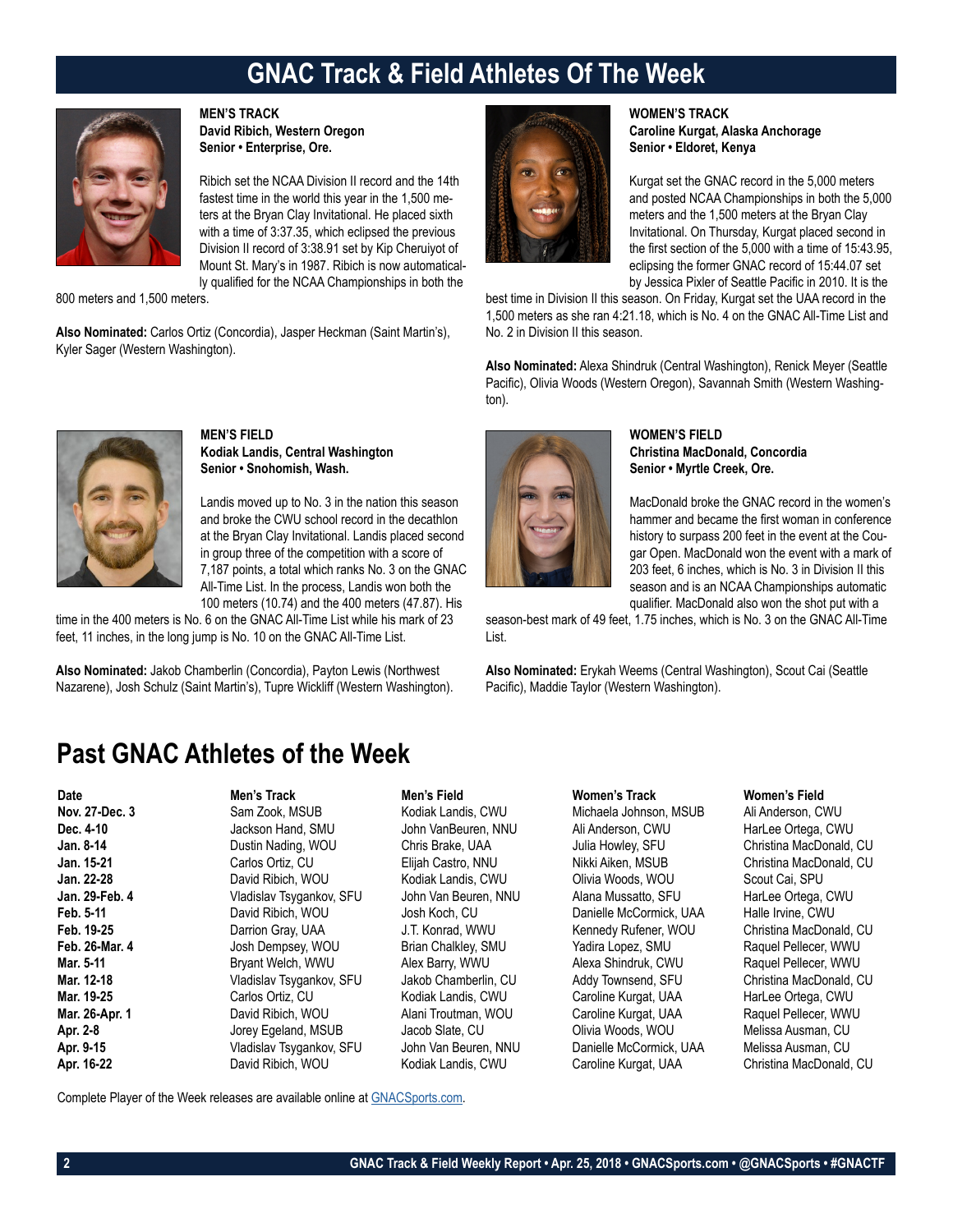# **Around The GNAC**

### **ALASKA ANCHORAGE**



• A pair of NCAA Championships automatic qualifiers and a GNAC record for **Caroline Kurgat** led Alaska Anchorage at the Mount SAC Relays, The Bryan Clay Invitational and the Beach Invitational.

• The senior was named the GNAC Women's Track Athlete of the Week and the USTFCCCA Division II Women's Athlete of the Week. She set the GNAC record in the 5,000 meters

at the Bryan Clay Invitational. Her time of 15:43.95 is also the best in Division II this season. Kurgat also ran 4:21.18 in the 1,500 meters, No. 4 on the GNAC All-Time List and No. 2 in Division II this season. To date, Kurgat has automatically qualified for nationals in the 1,500, 5,000 and 10,000.

• Sophomore **Vanessa Aniteye** ran the women's 400 meters at both the Bryan Clay and the Beach Invitational. She placed fifth in the race at the Beach Invite with a time of 55.24 that is a provisional qualifier for nationals and 10th in Division II this season.

• Seniors **Tamara Perez** and **Danielle McCormick** each improved their provisional qualifying times in the 1,500 meters at the Bryan Clay. Perez ran 4:26.64, ranking 10th in Division II, while McCormick ran 4:31.33.

• Sophomore **Emmah Chelimo** improved provisional qualifying time in the women's 5,000 at the Bryan Clay. She was third in her heat with a time of 16:59.71, which is 20th in Division II. Sophomore **Mariah Burroughs** improved her provisional time in the women's steeplechase at the Bryan Clay, running a time of 10:49.95 that is 20th in Division II.

• Sophomore **Chris Brake** led the UAA men as he placed 19th in the triple jump at the Bryan Clay with a mark of 46 feet, 11 inches. Freshman **Felix Kemboi** was 20th in the 1,500 meters at the Beach Invitational with a time of 3:54.27.

• The three California meets were the last for the Seawolves before the GNAC Combined Event Championships on Apr. 30 and May 1 and the GNAC Championships on May 11 and 12.

# **CENTRAL WASHINGTON**



• Senior **Kodiak Landis**' impressive performance in the decathlon led Central Washington's efforts at the Mount SAC Relays, the Bryan Clay Invitational and the Beach Invitational.

• Landis was named the GNAC Men's Field Athlete of the Week after he placed second in the second group of the

decathlon at the Bryan Clay. His score of 7,187 points is No. 3 on the GNAC All-Time List. He is just the third athlete in conference history to surpass 7,000 points. Landis was a winner in both the 100 meters and 400 meters. His time of 47.87 seconds in the 400 is No. 6 on the GNAC All-Time List. In addition, his mark of 23 feet, 11 inches, is an NCAA Championships provisional qualifier.

• Senior **Alexa Shindruk** set the CWU school record in the 10,000 meters at the Mount SAC Relays. Her ninth-place time of 34:57.08 is No. 7 on the GNAC All-Time List and 10th in Division II this season.

• Senior **Ali Anderson** led Central Washington in the Bryan Clay heptathlon. She placed fifth in the competition's first group with a score of 4,523 points, which ranks 28th in Division II this season. Anderson won the final event of the competition, the 800 meters, in 2:18.06.

• Sophomore **Erykah Weems** moved up to No. 5 on the GNAC All-Time List after she placed 11th in the 400-meter hurdles at the Beach Invitational. Her time of 1:00.77 is an NCAA Championships provisional qualifier and is 13th in Division II this season.

• Junior **Mariyah Vongsaveng** improved her provisional qualifying time in the 100-meter hurdles at the Bryan Clay, placing 18th with a time of 14.34 seconds. Sophomore **Halle Irvine** posted an improvement in her provisional qualifying mark in the pole vault at the Beach Invitational. Her mark of 12 feet, 3.5 inches ties her for 17th in Division II this season.

• Junior **Corbin Carlton** notched an NCAA Championships provisional qualifier in the men's steeplechase at the Mount SAC Relays. His time of 9:09.17 third in the GNAC this season and 23rd in Division II.

• The Wildcats will participate in the Ralph Vernacchia Invitational in Bellingham, Wash., on Saturday, and will try to earn their first points of the championships at the GNAC Combined Event Championships on Monday and Tuesday in Nampa, Idaho.

# **CONCORDIA**



• A big record for senior **Christina MacDonald** in the women's hammer led Concordia's performances at the Bryan Clay Invitational and at the Cougar Open in Canby, Ore.

• MacDonald was named the GNAC Women's Field Athlete of the Week as she became the first women's athlete to surpass 200 feet in the hammer at the Cougar Open. She

won the event with a mark of 203 feet, 6 inches, which smashed the previous record mark of 194 feet, which she set last week. She is now an NCAA Championships automatic qualifier in the event. MacDonald also won the shot put with a mark of 49 feet, 1.75 inches, which ranks No. 3 on the GNAC All-Time List.

• Three other Concordia throwers improved GNAC All-Time List marks at the Cougar Open. Sophomore **Tasha Willing** moved into third on the hammer list with her mark of 191 feet. Freshman **Rachel Bring** moved to No. 7 on the list and provisionally qualified for nationals with a mark of 148 feet, 10 inches, in the discus. Junior **Katrina Linenko** moved into No. 10 on the discus list with her mark of 145 feet, 9 inches.

• Concordia had both winners in the javelin at the Cougar Open. Freshman **Elizabeth Stottlemyre** won the women's competition with a mark of 140 feet, 7 inches, while sophomore **Easton Christensen** won the men's event with a mark of 206 feet, 1 inch.

• Concordia swept top honors in the four men's throwing events at the Cougar Open. Junior **Josh Koch** won the shot put with a mark of 57 feet, 9 inches. Sophomore **Jakob Chamberlin** won the discus with a mark of 168 feet, 6 inches, while freshman **Jacob Slate** won the hammer with a mark of 198 feet, 6 inches.

• Senior **Carlos Ortiz** led a select group of Concordia athletes that traveled to the Bryan Clay Invitational. Ortiz placed fifth in the men's 100 meters with a time of 10.72 seconds. He then placed 15th in the 200 meters with a time of 21.45 seconds that ranks No. 10 on the GNAC All-Time List.

• Concordia will run split squad this weekend, traveling to both the Pacific Twilight on Friday and the Oregon State High Performance Meet on Friday and Saturday.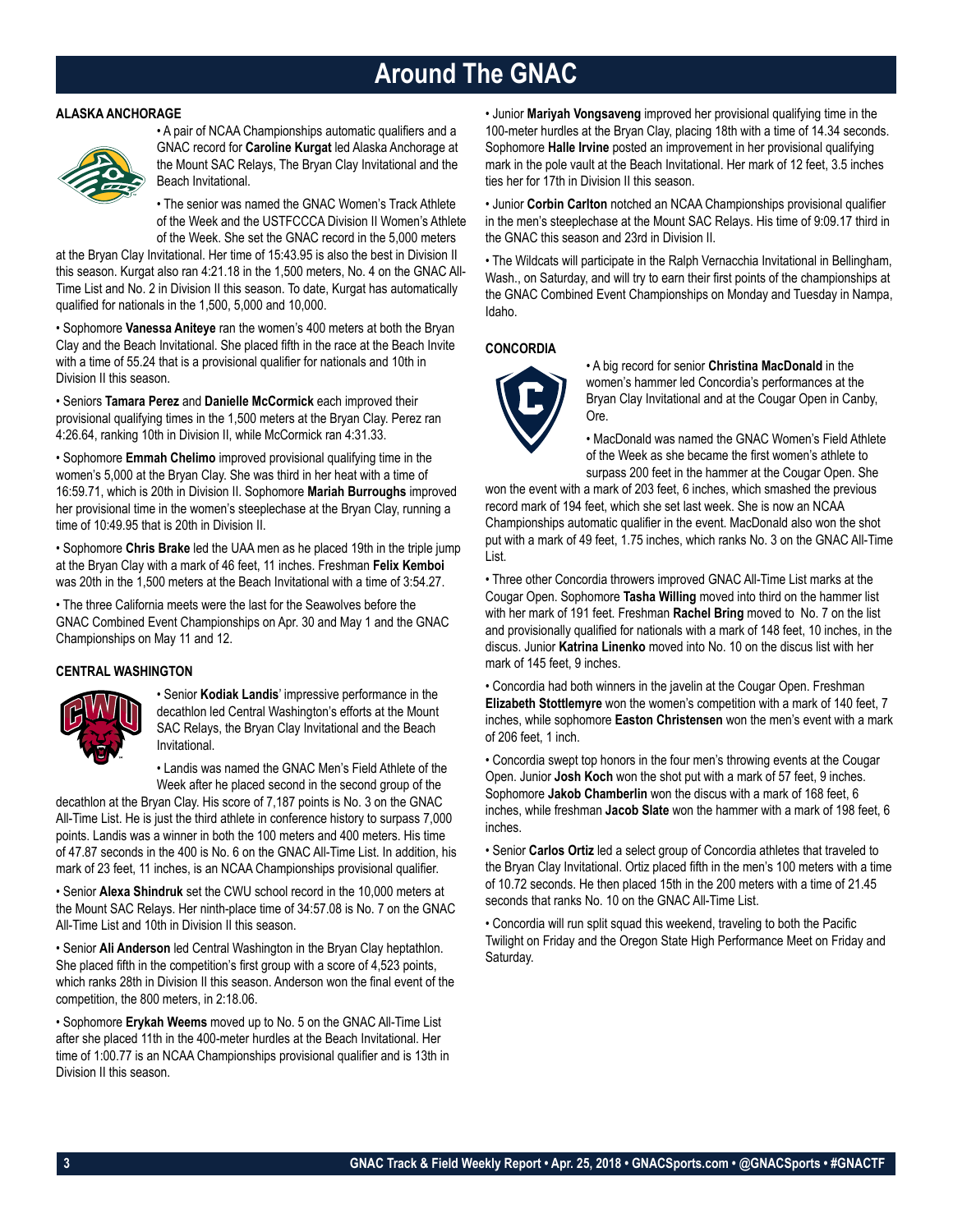# **Around The GNAC**

# **MONTANA STATE BILLINGS**



• Eight event victories, along with a pair of NCAA Championships provisional qualifiers for **Sam Zook**, led Montana State Billings' performances at the Blue Hawk Games.

• The senior men's sprinter won the 100 meters in a time of 10.41 seconds, which moves him to No. 3 on the GNAC All-

Time List and ties him for 10th in Division II this season. Zook also took the win in the 200 meters with a time of 21.08 seconds that ties him for 11th in Division II.

• Senior **Nels Flanagan** won a pair of throwing events, capturing the men's discus with a mark of 153 feet, 11 inches, and the hammer with a mark of 171 feet, 4 inches. Flanagan enters the week ranked seventh in the GNAC in the hammer.

• Junior **Brady Ostermiller** added a win in the men's shot put. His mark of 50 feet, 5.5 inches, is seventh in the GNAC this season. Junior **Tyus Mendoza** also collected a victory in the men's steeplechase with a time of 9:55.70.

• Sophomore **Michaela Johnson** was the women's 100-meter hurdles in a time of 14.71 seconds and also placed third in the 100 meters with a time of 12.39 seconds. Freshman Hannah Nessan was the lone women's event winner as she won the discus with a throw of  $140$  feet, 1 inch.

• Montana State Billings added two meets to the schedule this weekend. A group of six athletes will compete at the prestigious Drake Relays in Des Moines, Iowa, while the rest of the squad will compete at the Carroll College Open in Helena, Mont.

# **NORTHWEST NAZARENE**



• A handful of Northwest Nazarene's top athletes traveled to Southern California to take part in the Mount SAC Relays.

• Senior **Payton Lewis** improved his NCAA Championships provisional qualifying mark in the men's pole vault as he took third in the first flight of the event with a mark of 16 feet, 6.75 inches. The mark ties him for 13th in Division II this season.

• Senior **John Van Beuren** improved both NCAA Championships provisional qualifying marks in the men's hammer and the discus. He placed fifth in the second section of the invitational hammer with a throw of 186 feet, 3 inches. That is second in the GNAC and 26th in Division II this season. Van Beuren then placed fourth in the first flight of the discus with a mark of 163 feet, ranking him 39th in Division II.

• Senior **Ebu Camara** performed well in his two sprint races. He placed second in the fourth section of the men's 400 meters with a time of 48.36 seconds and took seventh in the seventh section of the 200 meters in 22.26 seconds. Sophomore **Logan Blake** placed sixth in the first section of the 400 with a time of 49.16 seconds. Camara is now fourth in the GNAC in the 400 this season.

• Sophomore **Godfrey Kemboi** posted a season-best in the men's 5,000 meters, placing 27th in race's first section with a time of 14:50.86. The performance is sixth-best in the GNAC this season.

• Northwest Nazarene's final tune-up prior to the GNAC Championships will be close to home with the Nighthawks competing at the Idaho/Utah Border Clash on Friday and Saturday in Boise, Idaho.

# **SAINT MARTIN'S**



• A handful of Saint Martin's athletes headed to Southern California to compete at the three big SoCal meets.

• Senior **Jasper Heckman** had the highest individual finish for the Saints as he placed fifth in the men's steeplechase at the Beach Invitational with a time of 9:29.30. The time ranks Heckman ninth in the GNAC this season.

• Sophomore **Josh Schulz** improved his season-best in the men's long jump at the Bryan Clay Invitational. Schulz placed 19th with a mark of 22 feet, 10.5 inches, which ranks fifth in the GNAC this season.

• Senior **Deanna Avalos** competed in the women's javelin at the Beach Invitational, placing 21st with a best of 141 feet, 8 inches.

• Senior **Ashleigh Fraser** placed 25th in the women's long jump at the Bryan Clay Invitational as she turned in a leap of 17 feet, 8 inches.

• The Saints will go split squad this weekend, sending athletes to both the Ralph Vernacchia Invitational in Bellingham, Wash., and the OSU High Performance Meet in Corvallis, Ore.

# **SEATTLE PACIFIC**



• A trio of solid performances in the heptathlon led Seattle Pacific's performances at the Bryan Clay Invitational and the Beach Invitational.

• Sophomore Scout Cai led the way as she placed fifth in group two at the Bryan Clay. Her score of 4,921 points is No. 8 in Division II this season. She won the final event, the 800

meters, with a time of 2:17.70.

• Freshman **Renick Meyer** won group one of the heptathlon with a score of 4,852 points that is a provisional qualifier for the NCAA Championships and ranks her No. 12 in Division II this season. Meyer won the 100-meter hurdles in a time of 14.83 seconds.

• Freshman **Kellie May** also earned an NCAA provisional qualifying mark in the heptathlon as she placed seventh in group one with a score of 4,523 points. She enters the week ranked 31st in Division II.

• Senior **Chynna Phan** earned a provisional mark in the women's 800 meters at the Bryan Clay, running 2:11.99 to rank 26th in Division II. Sophomore **Lani Taylor** also scored a provisional qualifier, running 55.93 seconds in the 400 meters at the Beach Invitational to rank 24th in Division II.

• In the distance events, senior **Mary Charleson** improved provisional marks in the 1,500 and 5,000 meters at the Bryan Clay. Charleson ran 17:13.91 in the 5,000 to rank 36th in Division II while her time of 4:32.51 in the 1,500 ranks 40th. Sophomore **Kate Lilly** also hit a provisional qualifier in the 1,500 meters with a time of 4:30.30 that ranks 23rd in Division II.

• Junior **Geneva Lehnert** improved her provisional qualifying mark in the women's high jump, placing 10th at the Bryan Clay with a mark of 5 feet, 5.75 inches. She is now tied for 28th in Division II this season.

• Senior **Peyton Harris** led the SPU men as he placed 30th in the 110-meter hurdles with a season-best of 15.16 seconds that ranks third in the GNAC. Freshman **Elius Graff** was 29th in his section of the 5,000 in a time of 15:44.82.

• Seattle Pacific will compete at both at the OSU High Performance Meet in Corvallis, Ore., on Friday and Saturday and at the Ralph Vernacchia Invitational in Bellingham, Wash., on Saturday.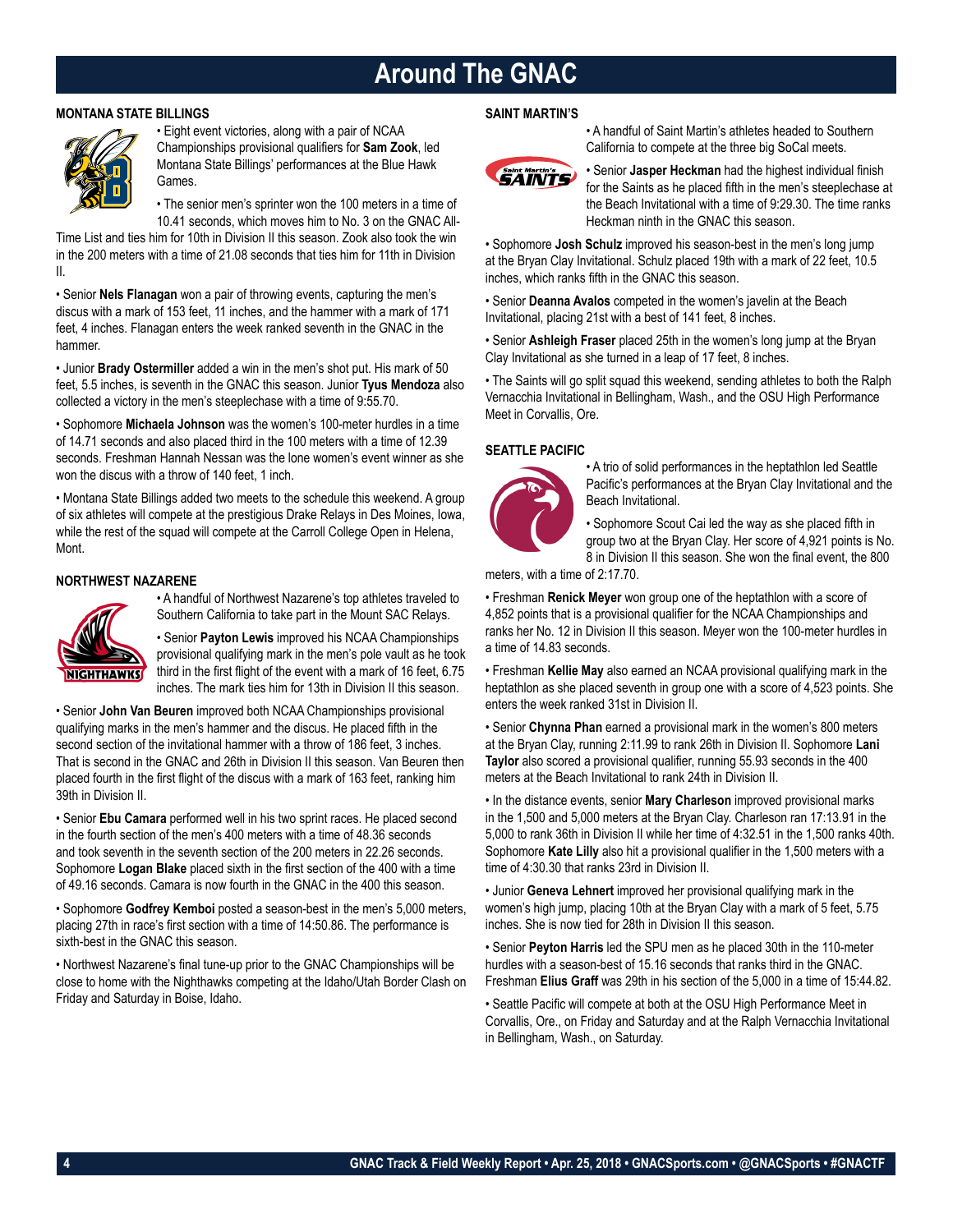# **Around The GNAC**

### **SIMON FRASER**



• Upward movements for **Vladislav Tsygankov** and **Addy Townsend** on the Division II best lists led Simon Fraser's performances at the big three SoCal meets.

• At the Bryan Clay Invitational, Tsygankov posted a seasonbest as he placed fifth in 400-meter hurdles with a time of

52.06 seconds. That time is seventh in Division II this season. Tsygankov also ran the 400 meters at the Beach Invitational with his time of 47.91 moving him to No. 8 on the GNAC All-Time List.

• Townsend, meanwhile, improved to No. 5 on the GNAC All-Time List and third in Division II this season in the women's 1,500 meters at the Bryan Clay with a time of 4:22.26.

• Senior **Sophie Dodd** notched an NCAA Championships provisional qualifying mark in the women's 400-meter hurdles at the Beach Invitational. Her time of 1:01.67 is 24th in Division II and No. 8 on the GNAC All-Time List.

• Senior **Reta Dobie** ran the 10th fastest time in Division II this season in the women's steeplechase at the Bryan Clay, clocking a time of 10:33.81, while sophomore **Chelsea Ribeiro** ran 10:58.72 to rank 28th in Division II. Freshman **Ally Ginther** ran the conference's fastest time and the ninth fastest time in Division II this season in the women's 5,000 meters with a time of 16:43.39.

• Senior **Braeden Charlton** provisionally qualified for nationals in the men's steeplechase at the Bryan Clay. His time of 9:09.31 is 24th in Division II this season.

• Senior **Joel Webster** placed 15th in the men's 400 meters at the Bryan Clay with a time of 48.42 seconds. He then placed 35th in the same event at the Beach Invitational, clocking 49.28 seconds.

• Simon Fraser will compete this weekend at both the OSU High Performance Meet in Corvallis, Ore., and the Ralph Vernacchia Invitational in Bellingham.

# **WESTERN OREGON**



• A Division II national record for senior **David Ribich** led performances for Western Oregon as they split between the big three SoCal meets and the Cougar Open.

• Ribich was named both the GNAC Men's Track Athlete of the Week and the USTFCCCA Division II Men's Athlete of the Week after he ran a Division II-record time of 3:37.35

at the Bryan Clay Invitational. That eclipsed the previous Division II record of 3:38.91 set by Kip Cheruiyot of Mount St. Mary's in 1987. The time is also the 14th fastest in the world this season. Ribich was sixth in the race's fastest heat with the winner, Josh Kerr of New Mexico, setting a Division I record in 3:35.01. Ribich is now automatically qualified for the NCAA Championships in both the 800 meters and 1,500 meters.

• Senior AJ Holmberg, meanwhile, notched an NCAA provisional mark in the men's 800 meters at the Bryan Clay. His time of 1:51.39 is 28th fastest in Division II this season.

• Junior **Olivia Woods** placed 17th in the women's 800 meters at the Bryan Clay with a season-best of 2:07.76, which ranks eighth in Division II. Senior **Megan Rose**, meanwhile, improved to No. 11 in Division II this season in the women's 800 meters with a time of 2:09.05.

• At the Mount SAC Relays, senior **Kennedy Rufener** improved her NCAA Championships provisional qualifying time in the women's 10,000 meters. Her time of 35:10.65 is 12th in Division II this season.

• Junior **Tyler Jones** ran the second-fastest time in the GNAC this season in the men's 5,000 meters at the Bryan Clay. Jones placed 11th in the fourth section of the race with a time of 14:40.20.

• At the Cougar Invitational, freshman **Jacob Collins** led the Wolves with a third-place finish in the men's pole vault, clearing 13 feet, 7.25 inches. Freshman **Shayla Solomon** was third in the 800 meters in 2:18.62 and sophomore **Nicole Niskanen** was third in the 400-meter hurdles in a time of 1:06.83

• Western Oregon returns to competition at the OSU High Performance Meet in Corvallis, Ore., on Friday and Saturday.

### **WESTERN WASHINGTON**



• Junior **Maddie Taylor's** NCAA Championships provisional qualifying mark in the women's high jump led Western Washington's performances at the Bryan Clay Invitational and the Beach Invitational.

• Taylor placed ninth in the event at the Beach Invitational. Her mark of 5 feet, 7 inches, ties her for No. 10 on the GNAC

All-Time List and is tied for the 11th-best mark in Division II this season.

• Junior **Tupre Wickliff** also earned a provisional qualifying mark in the men's high jump at the Bryan Clay. His mark of 6 feet, 9 inches, placed fifth and ranks him in a tie for 24th in Division II this season.

• Junior **Kyler Sager** earned an NCAA Championships provisional mark in the men's 800 meters at the Bryan Clay. His time of 1:51.94 ranks 36th in Division II this season.

• The Vikings took the top-two spots at the Bryan Clay in the women's javelin. Sophomore **Raquel Pellecer** won with a mark of 153 feet, 11 inches, while freshman **Natalie Vetto** was second with a season-best mark of 147 feet, 5 inches, that improves her to No. 11 in Division II this season.

• In the men's javelin at the Bryan Clay, junior **Alex Barry** surpassed 200 feet once again as he placed second with a mark of 209 feet, 4 inches.

• Freshman **Seren Dances** represented the Vikings in the Bryan Clay Invitational decathlon. He placed sixth in group one of the event with a score of 6,151 points, which ranks him fifth in the GNAC this season.

• Sophomore **Cordell Cummings** notched season-bests in both the men's 110-meter hurdles and the 400-meter hurdles at the Beach Invitational. His time of 15.01 seconds in the 110-meter hurdles leads the GNAC while his 54.28 seconds in the 400-meter hurdles is second.

• Western Washington is home this weekend, hosting the annual Ralph Vernacchia Invitational at Bellingham's Civic Stadium.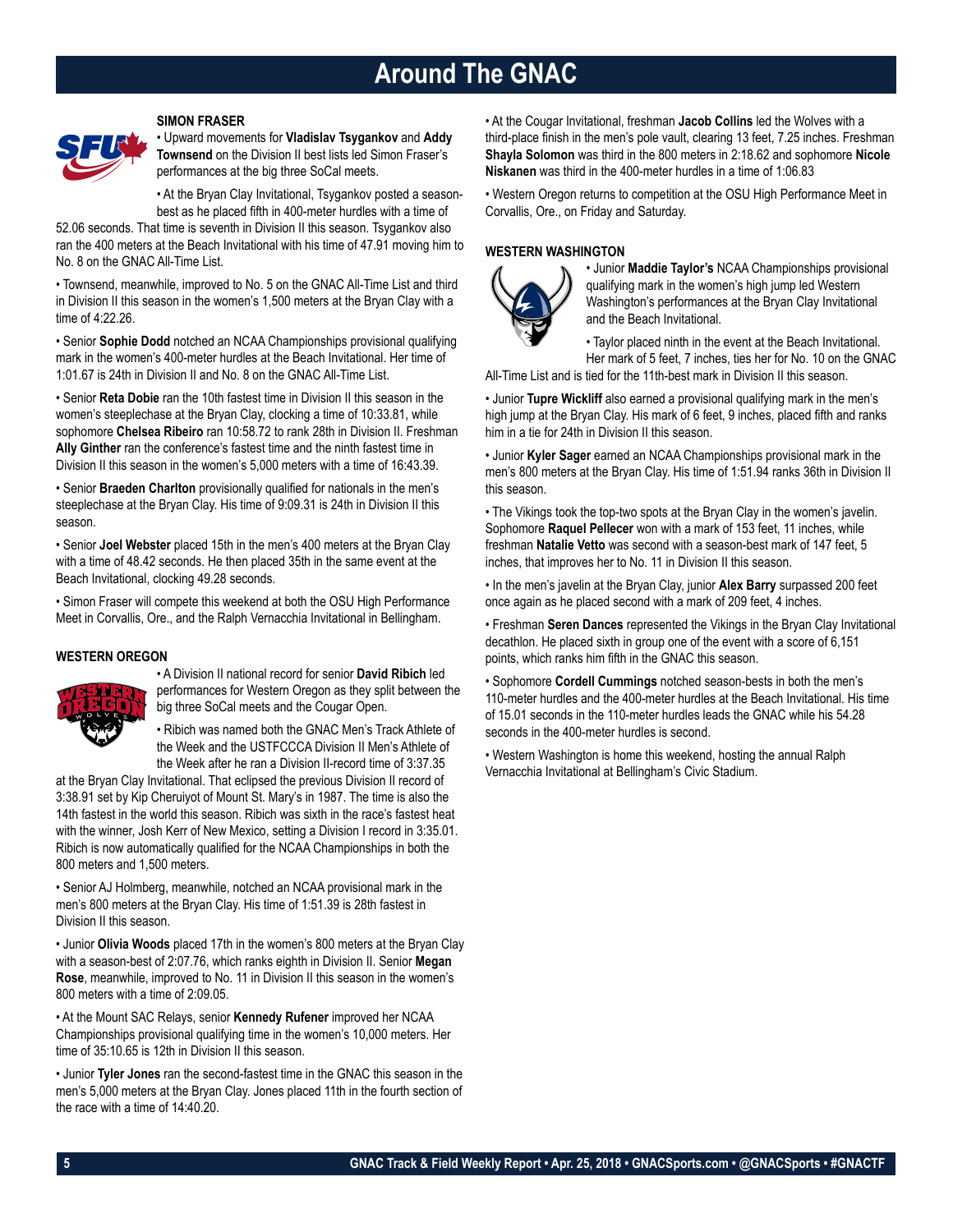|                    | <b>GNAC Outdoor Championships/National Qualifying Standards</b> |                    |                      |                    |                   |                   |
|--------------------|-----------------------------------------------------------------|--------------------|----------------------|--------------------|-------------------|-------------------|
|                    | <b>MEN</b>                                                      |                    | <b>EVENT</b>         |                    | <b>WOMEN</b>      |                   |
| <b>GNAC</b>        | <b>NCAA Prov.</b>                                               | <b>NCAA Auto</b>   |                      | <b>GNAC</b>        | <b>NCAA Prov.</b> | <b>NCAA Auto.</b> |
| 10.99              | 10.59                                                           | 10.28              | 100 Meters           | 12.47              | 11.94             | 11.50             |
| 22.27              | 21.38                                                           | 20.74              | 200 Meters           | 25.39              | 24.46             | 23.56             |
| 48.62              | 47.81                                                           | 46.36              | 400 Meters           | 57.79              | 55.93             | 53.15             |
| 1:54.19            | 1:52.16                                                         | 1:48.75            | 800 Meters           | 2:13.14            | 2:12.47           | 2:07.51           |
| 3:54.86            | 3:50.90                                                         | 3:44.89            | 1.500 Meters         | 4:33.30            | 4:33.86           | 4:22.08           |
| 14:56.91           | 14:34.89                                                        | 13:56.89           | 5.000 Meters         | 16:50.38           | 17:14.52          | 16:16.33          |
| 31:28.02           | 30:41.36                                                        | 29:17.64           | <b>10.000 Meters</b> | 37:08.97           | 36:37.02          | 34:34.33          |
| 15.24              | 14.56                                                           | 13.89              | 110/100m Hurdles     | 14.85              | 14.23             | 13.45             |
| 54.84              | 53.55                                                           | 51.50              | 400m Hurdles         | 1:03.43            | 1:02.09           | 58.92             |
| 9:22.09            | 9:17.36                                                         | 8:53.80            | Steeplechase         | 11:13.04           | 11:04.19          | 10:19.33          |
| $1.96 / 6 - 5$     | $2.04 / 6 - 8.25$                                               | $2.16 / 7 - 1$     | <b>High Jump</b>     | $1.62 / 5 - 3.75$  | $1.67 / 5 - 5.75$ | $1.77/5 - 9.75$   |
| 4.51 / 14-9.5      | $4.80 / 15 - 9$                                                 | $5.19 / 17 - 0.5$  | Pole Vault           | $3.22 / 10 - 6.75$ | 3.64 / 11-11.25   | 4.07 / 13-4.25    |
| 6.89 / 22-7.25     | $7.24 / 23 - 9$                                                 | 7.66 / 25-1.75     | Long Jump            | $5.38 / 17 - 8$    | $5.79/19-0$       | $6.25/20 - 6.25$  |
| $13.93 / 45 - 8.5$ | 14.63 / 48-0                                                    | $15.58 / 51 - 1.5$ | <b>Triple Jump</b>   | 11.42 / 37-5.25    | 11.81 / 38-9      | 12.75 / 41-10     |
| 15.03 / 49-3.5     | 16.08 / 52-9.25                                                 | 18.36 / 60-3       | <b>Shot Put</b>      | 12.82 / 42-0.75    | 13.63 / 44-8.75   | 15.68 / 51-5.5    |
| 45.47 / 149-2      | 49.67 / 162-11                                                  | 55.83 / 183-2      | <b>Discus</b>        | 40.34 / 132-4      | 44.65 / 146-6     | 51.73 / 169-8     |
| 52.79 / 173-2      | 54.65 / 179-3                                                   | 65.74 / 215-8      | Hammer               | 49.38 / 162-0      | $51.53 / 169 - 0$ | 60.48 / 198-5     |
| 59.10 / 193-11     | 58.42 / 191-8                                                   | 67.87 / 222-8      | Javelin              | 41.72 / 136-10     | 41.24 / 135-4     | $50.03 / 164 - 1$ |
| 6.280              | 6.255                                                           | 7.286              | Dec./Hep.            | 4.520              | 4.475             | 5.237             |
| <b>NA</b>          | 41.10                                                           | 40.19              | 4x100 Relay          | <b>NA</b>          | 46.85             | 45.41             |
| <b>NA</b>          | 3:14.00                                                         | 3:08.47            | 4x400 Relay          | <b>NA</b>          | 3:47.90           | 3:40.11           |

**GNAC Championships:** The top-20 performers as listed in TFRRS will qualify for the championship meet in addition to any performers who meet the GNAC standard.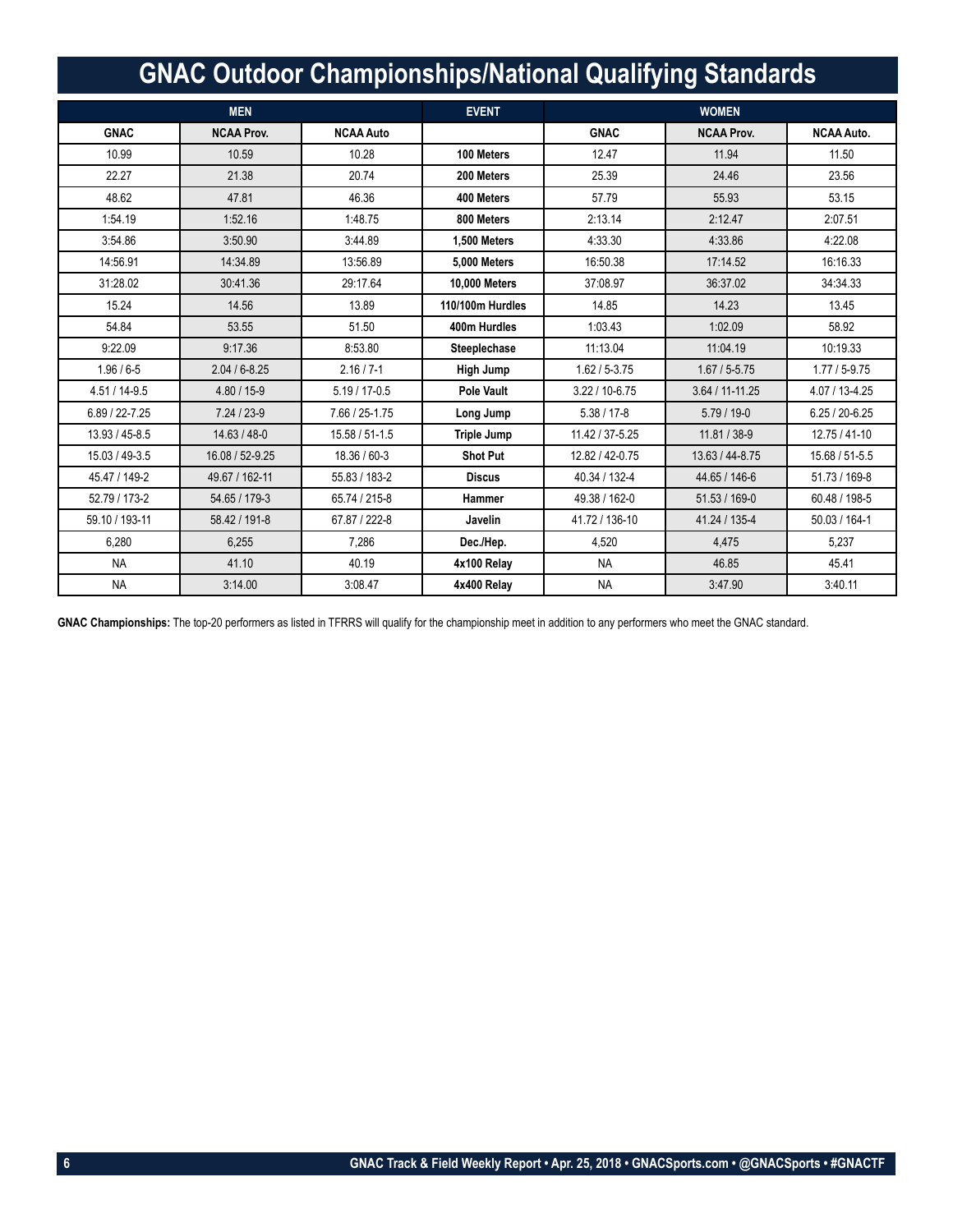# **GNAC Qualifiers For NCAA Outdoor Championships**

|                     | <b>MEN'S AUTOMATIC QUALIFIERS AS OF APR. 22, 2018</b> |              |          |             |                                             | <b>WOMEN AUTOMATIC QUALIFIERS AS OF APR. 22, 2018</b> |                            |                  |                    |
|---------------------|-------------------------------------------------------|--------------|----------|-------------|---------------------------------------------|-------------------------------------------------------|----------------------------|------------------|--------------------|
| Event               | <b>Athlete</b>                                        | Mark         | Rank     | <b>Date</b> | Event                                       | Athlete                                               | Mark                       | Rank             | Date               |
| 800 Meters          | David Ribich, WOU                                     | 1:48.09      | 3rd      | 3/30/18     | 800 Meters                                  | Danielle McCormick, UAA                               | 2:06.17                    | 3rd              | 4/13/18            |
|                     |                                                       |              |          |             |                                             | Addy Townsend, SFU                                    | 2:06.82                    | 6th              | 4/13/18            |
| 1,500 Meters        | David Ribich, WOU                                     | 3:37.85      | 1st      | 4/19/18     | 1,500 Meters                                | Caroline Kurgat, UAA                                  | 4:21.18                    | 2nd              | 4/19/18            |
|                     |                                                       |              |          |             | <b>5,000 Meters</b><br><b>10,000 Meters</b> | Caroline Kurgat, UAA<br>Caroline Kurgat, UAA          | 15:43.95<br>32:33.24       | 1st<br>1st       | 4/19/18<br>3/30/18 |
|                     | MEN PROVISIONAL QUALIFIERS AS OF APR. 22, 2018        |              |          |             | Discus                                      | Melissa Ausman, CU                                    | 55.74/182-10               | 2nd              | 4/13/18            |
| Event               | Athlete                                               | Mark         | Rank     | Date        | Hammer                                      | Christina MacDonald                                   | 62.04/203-6                | 3rd              | 4/21/18            |
| 100 Meters          | Sam Zook, MSUB                                        | 10.41        | T-10th   | 4/20/18     |                                             |                                                       |                            |                  |                    |
| 200 Meters          | Sam Zook, MSUB                                        | 21.08        | T-11th   | 4/20/18     |                                             | WOMEN PROVISIONAL QUALIFIERS AS OF APR. 22, 2018      |                            |                  |                    |
| 800 Meters          | AJ Holmberg, WOU                                      | 1:51.39      | 28th     | 4/19/18     | Event                                       | Athlete                                               | Mark                       | Rank             | Date               |
|                     | Kyler Sager, WWU                                      | 1:51.94      | 36th     | 4/19/18     | 400 Meters                                  | Vanessa Aniteye, UAA                                  | 55.03                      | 10th             | 4/20/18<br>4/19/18 |
|                     |                                                       |              |          |             | 800 Meters                                  | Lani Taylor, SPU<br>Olivia Woods, WOU                 | 55.93<br>2:07.76           | 24th<br>8th      | 3/30/18            |
| 1,500 Meters        | Dustin Nading, WOU                                    | 3:45.23      | 7th      | 4/19/18     |                                             | Yemi Knight, UAA                                      | 2:08.38                    | 9th              | 4/13/18            |
|                     | Josh Dempsey, WOU                                     | 3:48.83      | 24th     | 3/30/18     |                                             | Suzie Van De Grift, WOU                               | 2:08.89                    | 10th             | 3/30/18            |
|                     | 400m Hurdles Vladislav Tsygankov, SFU                 | 52.06        | 7th      | 4/19/18     |                                             | Megan Rose, WOU                                       | 2:09.05                    | 11th             | 4/19/18            |
| <b>Steeplechase</b> | Oliver Jorgensen, SFU                                 | 8:58.72      | 11th     | 3/30/18     |                                             | Tamara Perez, UAA                                     | 2:09.75                    | 14th             | 4/13/18            |
|                     | Aaron Ahl, SFU                                        | 9:06.30      | 19th     | 3/30/18     |                                             | Chynna Phan, SPU                                      | 2:11.99<br>4:22.26         | 26th             | 4/19/18<br>4/19/18 |
|                     | Corbin Carlton, CWU                                   | 9:09.17      | 23rd     | 4/19/18     | 1,500 Meters                                | Addy Townsend, SFU<br>Tamara Perez, UAA               | 4:26.64                    | 3rd<br>10th      | 4/19/18            |
|                     | Braeden Charlton, SFU                                 | 9:09.31      | 24th     | 4/19/18     |                                             | Suzie Van De Grift, WOU                               | 4:28.10                    | 14th             | 4/19/18            |
| <b>High Jump</b>    | Tupre Wickliff, WWU                                   | 2.06/6-9     | $T-24th$ | 4/19/18     |                                             | Kate Lilly, SPU                                       | 4:30.30                    | 23rd             | 4/19/18            |
| <b>Pole Vault</b>   | Payton Lewis, NNU                                     | 5.05/16-6.75 | $T-13th$ | 4/19/18     |                                             | Danielle McCormick, UAA                               | 4:31.33                    | 30th             | 4/19/18            |
|                     | Alani Troutman, WOU                                   |              | T-11th   | 3/30/18     |                                             | Reta Dobie, SFU                                       | 4:32.88                    | 36th             | 4/20/18            |
| Long Jump           |                                                       | 7.40/24-3.5  |          |             |                                             | Mary Charleson, SPU                                   | 4:32.51                    | 40th             | 4/19/18            |
|                     | Kodiak Landis, CWU                                    | 7.29/23-11   | $T-21st$ | 4/19/18     | <b>5,000 Meters</b>                         | Ally Ginther, SFU<br>Emmah Chelimo, UAA               | 16:43.39<br>16:59.71       | 9th<br>20th      | 4/19/18<br>4/19/18 |
| <b>Shot Put</b>     | Josh Koch, CU                                         | 17.61/57-9.5 | 11th     | 4/21/18     |                                             | Alexa Shindruk, CWU                                   | 17:00.79                   | 22nd             | 4/6/18             |
| <b>Discus</b>       | Jakob Chamberlin, CU                                  | 54.39/178-5  | 6th      | 4/13/18     |                                             | Alyssa Foote, SPU                                     | 17:01.51                   | 23rd             | 4/19/18            |
|                     | Caleb Bridge, CU                                      | 50.18/164-7  | 31st     | 3/16/18     |                                             | Mary Charleson, SPU                                   | 17:13.91                   | 36th             | 4/19/18            |
|                     | Sam Nichols, CU                                       | 50.07/164-3  | 32nd     | 4/21/18     | 10,000 Meters                               | Alexa Shindruk, CWU                                   | 34:57.08                   | 10th             | 4/19/18            |
|                     | John Van Beuren, NNU                                  | 49.68/163-0  | 39th     | 4/19/18     | 100m Hurdles                                | Kennedy Rufener, WOU                                  | 35:10.65                   | 12th<br>$T-29th$ | 4/19/18<br>4/20/18 |
| Hammer              | Jacob Slate, CU                                       | 61.08/200-5  | 11th     | 4/6/18      | 400m Hurdles                                | Mariyah Vongsaveng, CWU<br>Erykah Weems, CWU          | 14.15<br>1:00.77           | 13th             | 4/20/18            |
|                     | John Van Beuren, NNU                                  | 56/77/186-3  | 26th     | 4/19/18     |                                             | Ali Anderson, CWU                                     | 1:00.95                    | $T-17th$         | 3/17/18            |
|                     | Jakob Chamberlin, CU                                  | 56.76/186-3  | 27th     | 3/24/18     |                                             | Sophie Dodd, SFU                                      | 1:01.67                    | 24th             | 4/20/18            |
|                     | Kauanoe Vanderpoel, SMU                               | 55.21/181-2  | 40th     | 3/16/18     |                                             | Sidney Trinidad, CWU                                  | 1:01.97                    | 27th             | 4/19/18            |
|                     |                                                       | 65.20/213-11 |          | 3/3/18      | Steeplechase                                | Reta Dobie, SFU                                       | 10:33.81                   | 10th             | 4/19/18            |
| Javelin             | Brian Chalkley, SMU                                   |              | 7th      |             |                                             | Nicole Soleim, CWU<br>Mariah Burroughs, UAA           | 10:48.96<br>10:49.95       | 19th<br>20th     | 4/19/18<br>4/19/18 |
|                     | Alex Barry, WWU                                       | 64.77/212-6  | 9th      | 4/6/18      |                                             | Chelsea Ribeiro, SFU                                  | 10:58.72                   | 28th             | 4/19/18            |
|                     | Beau Ackerman, MSUB                                   | 63.88/209-7  | 11th     | 3/30/18     |                                             | Emmah Chelimo, UAA                                    | 11:00.09                   | 31st             | 3/30/18            |
|                     | Easton Christensen, CU                                | 63.49/208-4  | 13th     | 4/6/18      | 4x100 Relay                                 | Seattle Pacific                                       | 46.83                      | 23rd             | 4/14/18            |
|                     | Spencer Claeys, WWU                                   | 63.05/206-10 | 15th     | 3/3/18      | 4x400 Relay                                 | Alaska Anchorage                                      | 3:43.01                    | 7th              | 3/30/18            |
| Decathlon           | Kodiak Landis, CWU                                    | 7,187        | 3rd      | 4/19/18     | High Jump                                   | Simon Fraser<br>Maddie Taylor, WWU                    | 3:47.82<br>$1.70/5 - 7$    | 18th<br>T-11th   | 4/13/18<br>4/20/18 |
|                     | Braydon Maier, CWU                                    | 6,562        | 17th     | 3/22/18     |                                             | Geneva Lehnert, SPU                                   | 1.67/5-5.75                | $T-28th$         | 4/19/18            |
|                     | Michael Forster, CWU                                  | 6,491        | 18th     | 3/22/18     | <b>Pole Vault</b>                           | Anna Paradee, WWU                                     | 3.97/13-0.25               | T-5th            | 4/6/18             |
|                     | Giovanni Brown, CU                                    | 6,376        | 24th     | 3/27/18     |                                             | Halle Irvine, CWU                                     | 3.75/12-3.5                | T-17th           | 4/20/18            |
|                     |                                                       |              |          |             |                                             | Scout Cai, SPU                                        | 3.67/12-0.5                | $T-30th$         | 4/6/18             |
|                     |                                                       |              |          |             | <b>Triple Jump</b>                          | Brooke Williams, CWU<br>Emma Hill, CU                 | 11.99/39-4<br>11.91/39-1   | 24th<br>28th     | 4/13/18<br>3/24/18 |
|                     |                                                       |              |          |             | <b>Shot Put</b>                             | Christina MacDonald, CU                               | 14.98/49-1.75              | 7th              | 4/21/18            |
|                     |                                                       |              |          |             |                                             | Melissa Ausman, CU                                    | 14.69/48-2.5               | 14th             | 4/13/18            |
|                     |                                                       |              |          |             |                                             | Tasha Willing, CU                                     | 14.40/47-3                 | T-17th           | 4/13/18            |
|                     |                                                       |              |          |             |                                             | Katrina Linenko, CU                                   | 14.11/46-3.5               | 22nd             | 4/13/18            |
|                     |                                                       |              |          |             | <b>Discus</b>                               | Rachel Bring, CU                                      | 45.37/148-10               | 35th             | 4/21/18            |
|                     |                                                       |              |          |             | Hammer                                      | Tasha Willing, CU<br>Joselynn Tensley, CU             | 58.23/191-0<br>55.79/183-0 | 9th<br>15th      | 4/21/18<br>4/6/18  |
|                     |                                                       |              |          |             |                                             | Liz Larson, SMU                                       | 55.69/182-8                | 16th             | 4/6/18             |
|                     |                                                       |              |          |             |                                             | Kori Sprague, CU                                      | 53.50/175-6                | 26th             | 4/21/18            |
|                     |                                                       |              |          |             | Javelin                                     | Raquel Pellecer, WWU                                  | 47.91/157-2                | 4th              | 3/30/18            |
|                     |                                                       |              |          |             |                                             | Ellie Logan, NNU                                      | 45.06/147-10               | 10th             | 4/13/18            |
|                     |                                                       |              |          |             |                                             | Natalie Vetto, WWU<br>Deanna Avalos, SMU              | 44.94/147-5<br>44.52/146-1 | 11th<br>15th     | 4/19/18<br>4/6/18  |
|                     |                                                       |              |          |             |                                             | Elizabeth Stottlemyre, CU                             | 44.45/145-10               | 16th             | 4/6/18             |
|                     |                                                       |              |          |             |                                             | Darian Wilson, WOU                                    | 44.03/144-5                | 18th             | 4/6/18             |
|                     |                                                       |              |          |             |                                             | Jona Spiller, SMU                                     | 42.85/140-7                | 22nd             | 3/3/18             |
|                     |                                                       |              |          |             |                                             | Nicole Nobbs, NNU                                     | 42.73/140-2                | 24th             | 3/17/18            |
|                     |                                                       |              |          |             |                                             | Hannah Nienaber, WWU                                  | 42.31/138-10               | 27th             | 3/30/18            |
|                     |                                                       |              |          |             | Heptathlon                                  | Chelsea Bone, CU<br>Scout Cai, SPU                    | 41.89/137-5<br>4,921       | 34th<br>8th      | 3/27/18<br>4/19/18 |
|                     |                                                       |              |          |             |                                             | HarLee Ortega, CWU                                    | 4,875                      | 11th             | 3/22/18            |
|                     |                                                       |              |          |             |                                             | Renick Meyer, SPU                                     | 4,852                      | 12th             | 4/19/18            |
|                     |                                                       |              |          |             |                                             | Chelsea Bone, CU                                      | 4,736                      | 18th             | 3/27/18            |
|                     |                                                       |              |          |             |                                             | Ali Anderson, CWU                                     | 4,523                      | 28th             | 4/19/18            |
|                     |                                                       |              |          |             |                                             | Kellie May, SPU                                       | 4,482                      | 31st             | 4/19/18            |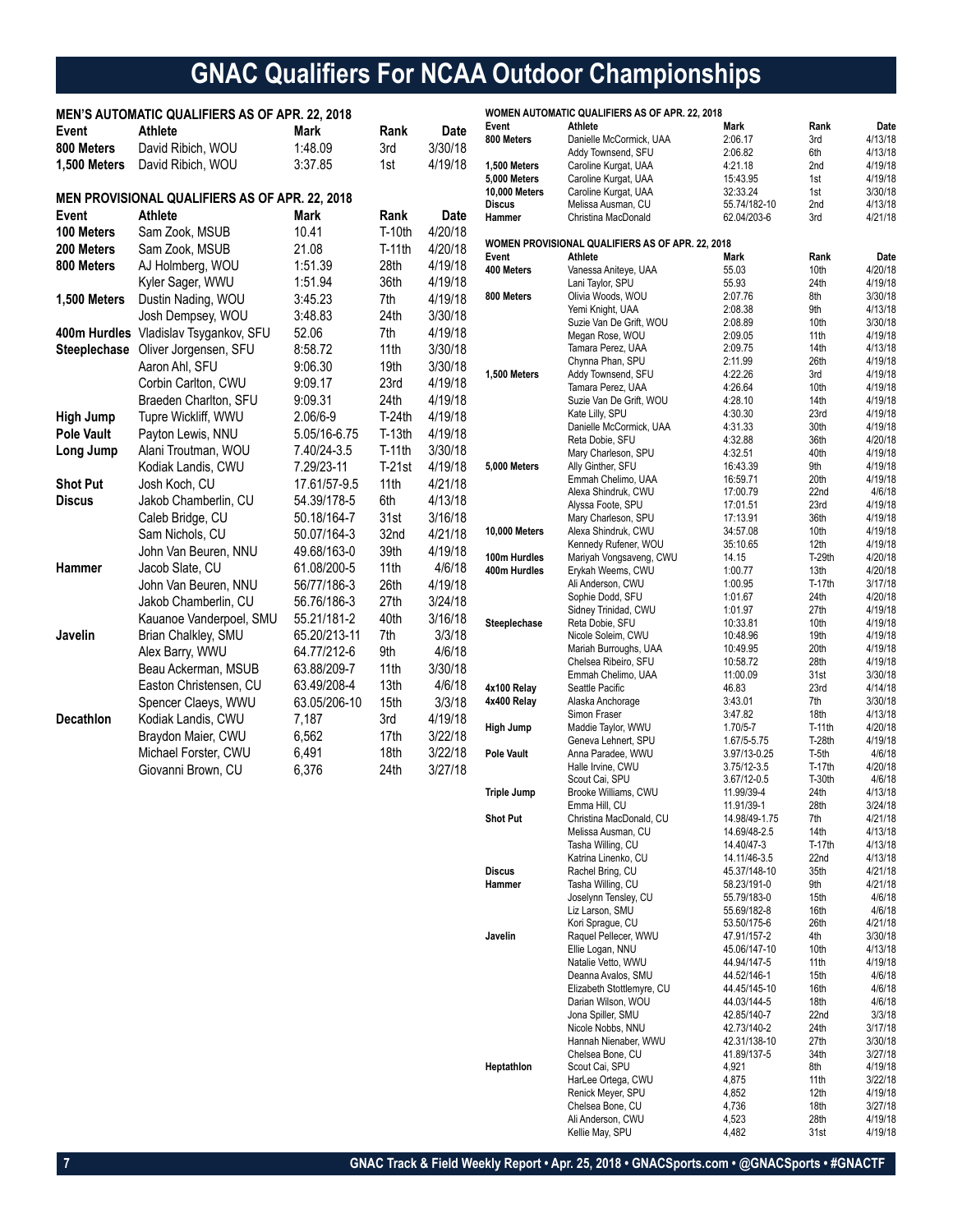# **Men's Outdoor Regional & National Polls**

| <b>GNAC MEN'S TEAMS IN THE USTFCCCA POLLS</b><br><b>National</b> | <b>CWU</b>               | CU   | <b>WOU</b>               |                 | USTFCCCA DIVISION II NATIONAL TEAM RANKINGS<br>Week 6 - Apr. 24, 2018 |        |                |     | <b>USTFCCCA WEST REGION TEAM INDEX</b><br>Week 6 - Apr. 23, 2018 |        |       |
|------------------------------------------------------------------|--------------------------|------|--------------------------|-----------------|-----------------------------------------------------------------------|--------|----------------|-----|------------------------------------------------------------------|--------|-------|
| Mar. 20                                                          | $\overline{\phantom{0}}$ | 9th  | —                        |                 | Rk School                                                             | Pts.   | Prev.          |     | Rk School                                                        | Pts.   | Prev. |
| Mar. 27                                                          | 21st                     | 13th | $\overline{\phantom{0}}$ |                 | <b>Pittsburg State</b>                                                | 190.35 |                |     | Chico State                                                      | 495.51 |       |
| Apr. 3                                                           |                          | —    | 19th                     | 2.              | Texas A&M-Kingsville                                                  | 175.53 | 2              | 2.  | UC San Diego                                                     | 310.46 | 2     |
| Apr. 10                                                          |                          | —    | 23rd                     | 3.              | Texas A&M-Commerce                                                    | 159.80 | 3              | 3.  | Concordia (Ore.)                                                 | 256.01 |       |
| Apr. 17                                                          |                          |      | 23rd                     | 4.              | Adams State                                                           | 153.77 | 8              | 4.  | Azusa Pacific                                                    | 255.00 | 3     |
| Apr. 24                                                          |                          |      | 18th                     | 5.              | <b>Tiffin</b>                                                         | 149.69 | 6              | 5.  | Academy of Art                                                   | 214.03 | 5     |
|                                                                  |                          |      |                          | 6.              | Angelo State                                                          | 128.43 | 4              | 6.  | Cal Poly Pomona                                                  | 192.52 | 6     |
|                                                                  |                          |      |                          |                 | Chico State                                                           | 98.67  | $\overline{7}$ |     | Western Washington                                               | 178.34 | g     |
|                                                                  |                          |      |                          | 8.              | CSU-Pueblo                                                            | 97.03  | 9              | 8.  | <b>Central Washington</b>                                        | 176.76 | 8     |
|                                                                  |                          |      |                          | 9               | <b>Grand Valley State</b>                                             | 96.96  | 11             | 9.  | Cal State LA                                                     | 174.60 | 7     |
|                                                                  |                          |      |                          | 10.             | Ashland                                                               | 84.26  | 12             | 10. | <b>Western Oregon</b>                                            | 161.46 | 11    |
|                                                                  |                          |      |                          | 11.             | Colorado Mines                                                        | 84.22  | 5              |     |                                                                  |        |       |
|                                                                  |                          |      |                          | 12.             | Fort Hays State                                                       | 81.86  | 13             |     | View Complete Regional Index Online                              |        |       |
|                                                                  |                          |      |                          | 13.             | Alabama-Huntsville                                                    | 80.25  | 19             |     |                                                                  |        |       |
|                                                                  |                          |      |                          | 14.             | Saint Augustine's                                                     | 72.77  | 10             |     |                                                                  |        |       |
|                                                                  |                          |      |                          | 15.             | Central Missouri                                                      | 72.41  | 25             |     |                                                                  |        |       |
|                                                                  |                          |      |                          | 16.             | West Texas A&M                                                        | 70.82  | 14             |     |                                                                  |        |       |
|                                                                  |                          |      |                          | 17 <sub>1</sub> | Minnesota State                                                       | 70.42  | 21             |     |                                                                  |        |       |
|                                                                  |                          |      |                          | 18.             | <b>Western Oregon</b>                                                 | 58.60  | 23             |     |                                                                  |        |       |
| <b>U.S. TRACK &amp; FIELD</b>                                    |                          |      |                          | 19.             | Cal State LA                                                          | 56.36  | 15             |     |                                                                  |        |       |
| AND CROSS COUNTRY                                                |                          |      |                          |                 | 20. Academy of Art                                                    | 51.77  | 17             |     |                                                                  |        |       |
|                                                                  |                          |      |                          | 21.             | Lee (Tenn.)                                                           | 47.96  | 31             |     |                                                                  |        |       |
| <b>COACHES ASSOCIATION</b>                                       |                          |      |                          | 22.             | <b>Mount Olive</b>                                                    | 45.02  | 18             |     |                                                                  |        |       |
|                                                                  |                          |      |                          | 23.             | <b>UC San Diego</b>                                                   | 40.96  | 20             |     |                                                                  |        |       |
|                                                                  |                          |      |                          | 24.             | Colorado Mesa                                                         | 38.774 | 43             |     |                                                                  |        |       |
|                                                                  |                          |      |                          | 25.             | Queens (N.C.)                                                         | 37.30  | 16             |     |                                                                  |        |       |
|                                                                  |                          |      |                          |                 | <b>Complete Poll Online</b>                                           |        |                |     |                                                                  |        |       |

# **Women's Outdoor Regional & National Polls**

#### **GNAC WOMEN'S TEAMS IN THE USTFCCCA POLLS**

| <u>9911 9998 1 9669</u> |      |                |         |                          |                          |          |  |
|-------------------------|------|----------------|---------|--------------------------|--------------------------|----------|--|
| National                |      | <b>UAA CWU</b> |         | CU SPU                   | <b>SFU</b>               | wwu      |  |
| Mar. 20                 |      | 8th            | 6th     | 12th                     | $\overline{\phantom{0}}$ | 17th     |  |
| Mar. 27                 | 19th |                |         | $13th$ 10th $ -$         |                          | 21st     |  |
| Apr. 3                  | 5th  |                |         | — 15th —                 | 25th                     | $\equiv$ |  |
| Apr. 10                 |      | $5th$ - 14th   |         |                          | $\sim$ $-$               | 23rd     |  |
| Apr. 17                 | 6th  |                | $-12th$ | $\overline{\phantom{0}}$ |                          |          |  |
| Apr. 24                 | 6th  |                | — 14th  |                          |                          |          |  |



| Rk School                | Pts.                                                | Prev.                                       |
|--------------------------|-----------------------------------------------------|---------------------------------------------|
| 1.                       | 151.41                                              | 2                                           |
| 2. West Texas A&M        | 147.63                                              | 1                                           |
| 3.<br>Angelo State       | 126.45                                              | 3                                           |
| 4.<br>Adams State        | 116.18                                              | 62                                          |
| 5. Azusa Pacific         | 113.72                                              | 10                                          |
| 6. Alaska Anchorage      | 107.08                                              | 6                                           |
| 7.<br>San Francisco St.  | 106.40                                              | 5                                           |
| 8.<br>Saint Augustine's  | 105.75                                              | 8                                           |
| 9. Lincoln (Mo.)         | 105.69                                              | $\overline{7}$                              |
| 10. Pittsburg State      | 100.47                                              | $\overline{4}$                              |
| 11. Western State        | 74.79                                               | 48                                          |
| 12. Walsh                | 70.82                                               | 14                                          |
| 13. Fort Hays State      | 70.69                                               | 11                                          |
| 14. Concordia (Ore.)     | 70.07                                               | 12                                          |
| 15. Mary                 | 62.99                                               | 76                                          |
| 16. UC-Colorado Springs  | 61.15                                               | 15                                          |
| 17. Texas A&M-Commerce   | 60.05                                               | 9                                           |
| 18. Wayne State (Neb.)   | 58.95                                               | 16                                          |
| 19. Lewis                | 55.72                                               | 29                                          |
| 20. New Mexico Highlands | 54.16                                               | 13                                          |
| 21. Minnesota State      | 50.24                                               | 28                                          |
| 22. Cal State LA         | 48.23                                               | 17                                          |
| 23. Missouri Southern    | 47.29                                               | 18                                          |
| 24. Mount Olive          | 46.08                                               | 20                                          |
| 25. Shorter              | 45.56                                               | 59                                          |
|                          | Week 6 - Apr. 24, 2018<br><b>Grand Valley State</b> | USTFCCCA DIVISION II NATIONAL TEAM RANKINGS |

#### **USTFCCCA WEST REGION TEAM INDEX Week 6 - Apr. 23, 2018**

| ı. |    | Rk School                 | Pts.   | Prev. |
|----|----|---------------------------|--------|-------|
| 2  | 1. | San Francisco St.         | 327.07 |       |
| 1  | 2. | Azusa Pacific             | 321.31 | 2     |
| 3  | 3. | Concordia (Ore.)          | 249.80 | 3     |
| 2  | 4. | Alaska Anchorage          | 229.96 | 6     |
| 0  | 5. | Fresno Pacific            | 216.22 | 4     |
| 6  | 6. | <b>Central Washington</b> | 184.08 | 8     |
| 5  | 7. | UC San Diego              | 180.81 | 5     |
| 8  | 8. | Academy of Art            | 178.28 | 11    |
| 7  | 9. | <b>Seattle Pacific</b>    | 176.20 | 14    |
| 4  |    | 10. Chico State           | 168.84 |       |
|    |    |                           |        |       |

[View Complete R](http://www.ustfccca.org/team-rankings-polls-central/division-ii-rankings)egional Index Online

[Complete Poll Online](http://www.ustfccca.org/team-rankings-polls-central/division-ii-rankings)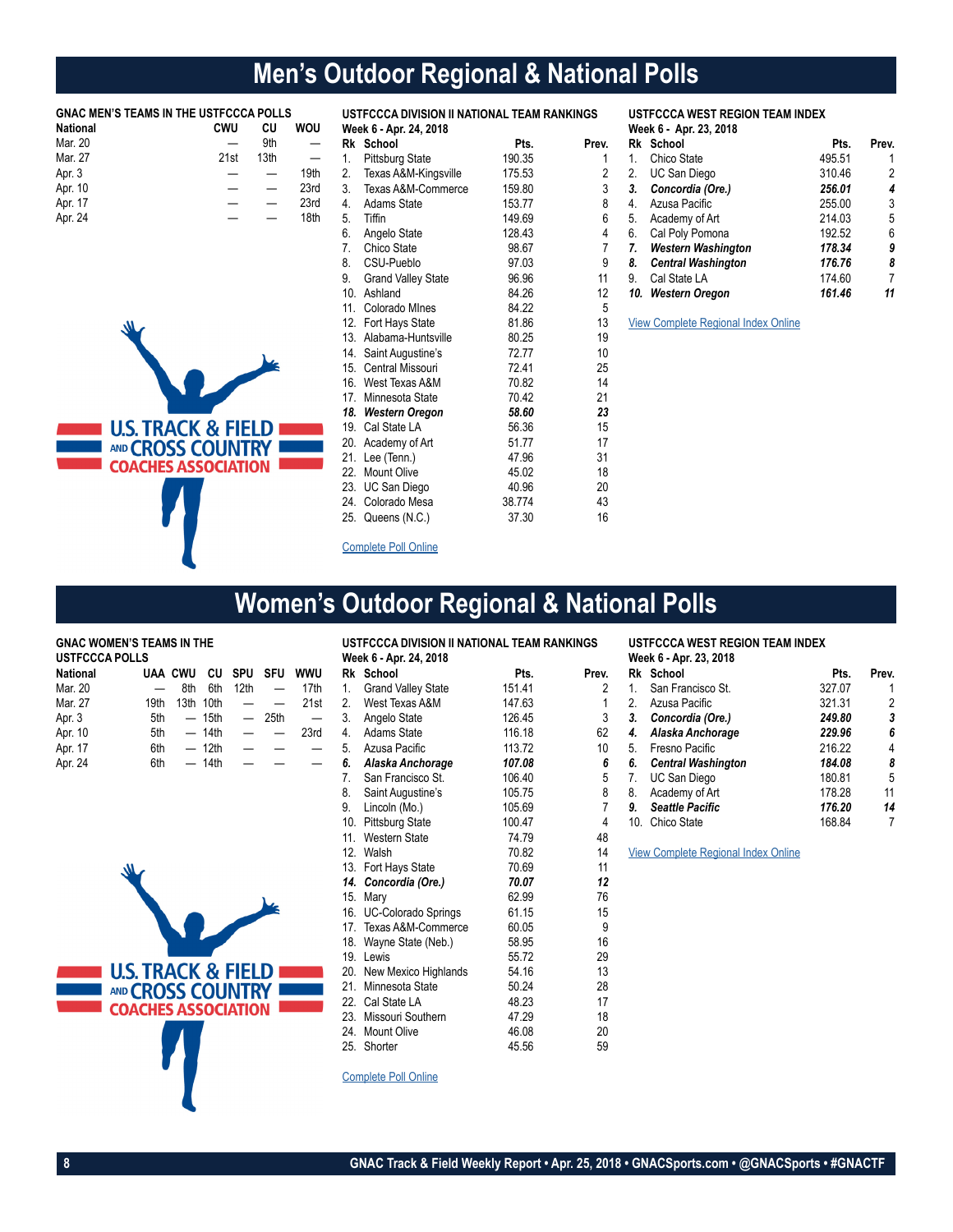# **GNAC Indoor Track & Field Records**

# **MEN - ALL MEETS**

| 60 Meters           | 6.72            | Alex Donigian, Western Washington (2015)                    |
|---------------------|-----------------|-------------------------------------------------------------|
| 200 Meters          | 21.56           | Carlos Ortiz, Concordia (2018)                              |
| 400 Meters          | 47.61           | Vladislav Tsygankov, Simon Fraser (2017)                    |
| 800 Meters          | 1:49.68         | Badane Sultessa, Western Oregon (2016)                      |
| Mile                | 3:58.88         | David Ribich, Western Oregon (2018)                         |
| 3,000 Meters        | 7:50.81         | David Ribich, Western Oregon (2018)                         |
| 5,000 Meters        | 13:47.73        | Micah Chelimo, Alaska Anchorage (2014)                      |
| 60m Hurdles         | 8.08            | Travis Milbrandt, Western Oregon (2015)                     |
| 4x400 Relay         | 3:12.45         | Alaska Anchorage (2016)                                     |
|                     |                 | Nicholas Taylor, Liam Lindsey, Adam Commandeur, Cody Thomas |
| Distance Medley     | 9:40.15         | Western Oregon (2017)*                                      |
|                     |                 | Dustin Nading, AJ Holmberg, Josh Dempsey, David Ribich      |
| High Jump           | $2.22/7 - 3.25$ | Mikel Smith, Saint Martin's (2017)                          |
| Pole Vault          | 5.31/17-5       | Ryan Brown, Western Washington (2011)                       |
| Long Jump           | 7.46/24-5.75    | Vladislav Tsygankov, Simon Fraser (2016)                    |
| Triple Jump         | 15.06/49-5      | Luke Plummer, Central Washington (2015/2017)                |
| <b>Shot Put</b>     | 17.94/58-10.75  | Cameron Neel, Western Washington (2007)                     |
| <b>Weight Throw</b> | 18.82/61-9      | Anthony Marin, Western Oregon (2007)                        |
| Heptathlon          | 5,508           | Chris Randolph, Seattle Pacific (2006)                      |
|                     |                 |                                                             |

### **MEN'S CONFERENCE MEET RECORDS**

| 60 Meters           | 6.75          | Alex Donigian, Western Washington (2014)                     |
|---------------------|---------------|--------------------------------------------------------------|
| 200 Meters          | 21.56         | Carlos Ortiz, Concordia (2018)                               |
| 400 Meters          | 47.80         | Joel Webster, Simon Fraser (2016)                            |
| 800 Meters          | 1:50.83       | David Ribich, Western Oregon (2018)                          |
| Mile                | 4:10.01       | David Ribich, Western Oregon (2017)                          |
| 3,000 Meters        | 8:27.83       | Henry Cheseto, Alaska Anchorage (2015)                       |
| 5,000 Meters        | 14:36.06      | Dominik Notz, Alaska Anchorage (2016)                        |
| 60m Hurdles         | 8.08          | Travis Milbrandt, Western Washington (2015)                  |
| 4x400 Relay         | 3:14.10       | Alaska Anchorage (2017)                                      |
|                     |               | Liam Lindsay, Darrior Gray, Nicholas Taylor, Adam Commandeur |
| Distance Medley     | 10:04.58      | Simon Fraser (2012)                                          |
|                     |               | Ryan Brockerville, Stuart Ellenwood, Keir Forster, Adam Reid |
| High Jump           | $2.21/7 - 3$  | Mikel Smith, Saint Martin's (2017)                           |
| Pole Vault          | 5.16/16-11    | Payton Lewis, Northwest Nazarene (2011)                      |
| Long Jump           | 7.38/24-2.5   | Vladislav Tsygankov, Simon Fraser (2016)                     |
| Triple Jump         | 15.06/49-5    | Luke Plummer, Central Washington (2015/2017)                 |
| <b>Shot Put</b>     | 17.47/57-3.75 | Cameron Neel, Central Washington (2007)                      |
| <b>Weight Throw</b> | 18.63/61-1.75 | Tyler Lamott, Concordia (2016)                               |
| Heptathlon          | 5,269         | Kodiak Landis, Central Washington (2017)                     |

### **CONFERENCE MEET HEPTATHLON EVENTS**

| 60 Meters       | 7.03         | Kodiak Landis, Central Washington (2018)   |
|-----------------|--------------|--------------------------------------------|
| Long Jump       | 6.95/22-9.75 | James Phillips, Concordia (2018)           |
| <b>Shot Put</b> | 13.28/43-7   | James Phillips, Concordia (2018)           |
| High Jump       | $2.01/6 - 7$ | Micah Tranch, Northwest Nazarene (2017)    |
| 60m Hurdles     | 8.28         | Travis Turner, Alaska Anchorage (2017)     |
| Pole Vault      | 5.05/16-6.75 | Payton Lewis, Northwest nazarene (2016)    |
| 1.000 Meters    | 2:43.00      | Colin Alexander, Central Washington (2012) |

# **WOMEN - ALL MEETS**

| 60 Meters          | 7.54                                   | Jamie Ashcroft, Alaska Anchorage (2017)                         |
|--------------------|----------------------------------------|-----------------------------------------------------------------|
| 200 Meters         | 24.09                                  | Jamie Ashcroft, Alaska Anchorage (2017)                         |
| 400 Meters         | 54.87                                  | Jahzelle Ambus, Seattle Pacific (2016)                          |
| 800 Meters         | 2:04.94                                | Helen Crofts, Simon Fraser (2011)                               |
| Mile               | 4:32.88                                | Jessica Pixler, Seattle Pacific (2010)                          |
| 3,000 Meters       | 9:17.97                                | Joyce Chelimo, Alaska Anchorage (2016)                          |
| 5,000 Meters       | 16:10.32                               | Joyce Chelimo, Alaska Anchorage (2016)                          |
| 60m Hurdles        | 8.51                                   | Mariyah Vongsaveng, Central Washington (2017)                   |
| 4x400 Relay        | 3:42.44                                | Seattle Pacific (2016)                                          |
|                    |                                        | Jalen Tims, Lynelle Decker, Cheryl Hong, Jahzelle Ambus         |
| Distance Medley    | 11:28.28                               | Simon Fraser (2015)                                             |
|                    |                                        | Rebecca Bassett, Monique Lisek, Paige Nock, Lindsey Butterworth |
| High Jump          | 1.77/5-9.75                            | Danielle Ayers-Stamper, Seattle Pacific (2005)                  |
| Pole Vault         | 3.92/12-10.25                          | McKenna Emmert, Central Washington (2017)                       |
|                    |                                        | Anna Laradee, Western Washington (2017)                         |
| Long Jump          | 5.93/19-5.5                            | Danielle Ayers-Stamper, Seattle Pacific (2005)                  |
| <b>Triple Jump</b> |                                        | 12.68/41-7.25 Jasmine McMullin, Western Washington (2018)       |
| Shot Put           | 17.62/57-9.75                          | McKenzie Warren, Concordia (2017)*                              |
| Weight Throw       | 19.52/64-0.5                           | Christina MacDonald, Concordia (2018)                           |
| Pentathlon         | 4,007                                  | Danielle Ayers-Stamper, Seattle Pacific (2005)                  |
|                    |                                        |                                                                 |
|                    | <b>WOMEN'S CONFERENCE MEET RECORDS</b> |                                                                 |
| 60 Meters          | 7.55                                   | Jamie Ashcroft, Alaska Anchorage (2017)                         |
| 200 Meters         | 24.09                                  | Jamie Ashcroft, Alaska Anchorage (2017)                         |
| 400 Meters         | 54.87                                  | Jahzelle Ambus, Seattle Pacific (2016)                          |
|                    |                                        |                                                                 |

| 200 Meters      | 24.09          | Jamie Ashcroft, Alaska Anchorage (2017)                   |
|-----------------|----------------|-----------------------------------------------------------|
| 400 Meters      | 54.87          | Jahzelle Ambus, Seattle Pacific (2016)                    |
| 800 Meters      | 2:08.28        | Jessica Pixler, Seattle Pacific (2010)                    |
| Mile            | 4:40.39        | Jessica Pixler, Seattle Pacific (2010)                    |
| 3.000 Meters    | 9:47.64        | Jennifer Johnson, Simon Fraser (2015)                     |
| 5.000 Meters    | 16:47.07       | Sarah Porter, Western Washington (2010)                   |
| 60m Hurdles     | 8.51           | Mariyah Vongsaveng, Central Washington (2017)             |
| 4x400 Relay     | 3:46.41        | Simon Fraser (2016)                                       |
| Distance Medley | 11:36.32       | Seattle Pacific (2010)                                    |
|                 |                | Kate Harline, Jennifer Pike, Jane Larson, Jessica Pixler  |
| High Jump       | 1.77/5-9.75    | Tayler Fettig, Central Washington (2014)                  |
| Pole Vault      | 3.91/12-10     | Alison Silva, Northwest Nazarene (2014)                   |
| Long Jump       | 5.82/19-1.25   | Tanya Biornsson, Western Washington (2014)                |
| Triple Jump     |                | 12.68/41-7.25 Jasmine McMullin, Western Washington (2018) |
| Shot Put        | 17.02/55-10.25 | McKenzie Warren, Concordia (2017)                         |
| Weight Throw    | 18.29/60-0.25  | Christina MacDonald, Concordia (2018)                     |
| Pentathlon      | 3.761          | Karolin Anders, Alaska Anchorage (2015)                   |

# **CONFERENCE MEET PENTATHLON EVENTS**

| 60m Hurdles     | 8.75           | Rosie Smith, Alaska Anchorage (2016)            |
|-----------------|----------------|-------------------------------------------------|
| High Jump       | $1.69/5 - 6.5$ | Tayler Fettig, Central Washington (2014 & 2015) |
|                 |                | Karolin Anders, Alaska Anchorage (2015)         |
|                 |                | Geneva Lehnert, Seattle Pacific (2017)          |
| <b>Shot Put</b> | 11.96/39-3     | Charlene Harber, Western Oregon (2012)          |
| Long Jump       | 5.68/18-7.75   | Karolin Anders, Alaska Anchorage (2016)         |
| 800 Meters      | 2:15.88        | Ali Anderson, Central Washington (2017)         |
|                 |                |                                                 |

\* - NCAA Division II record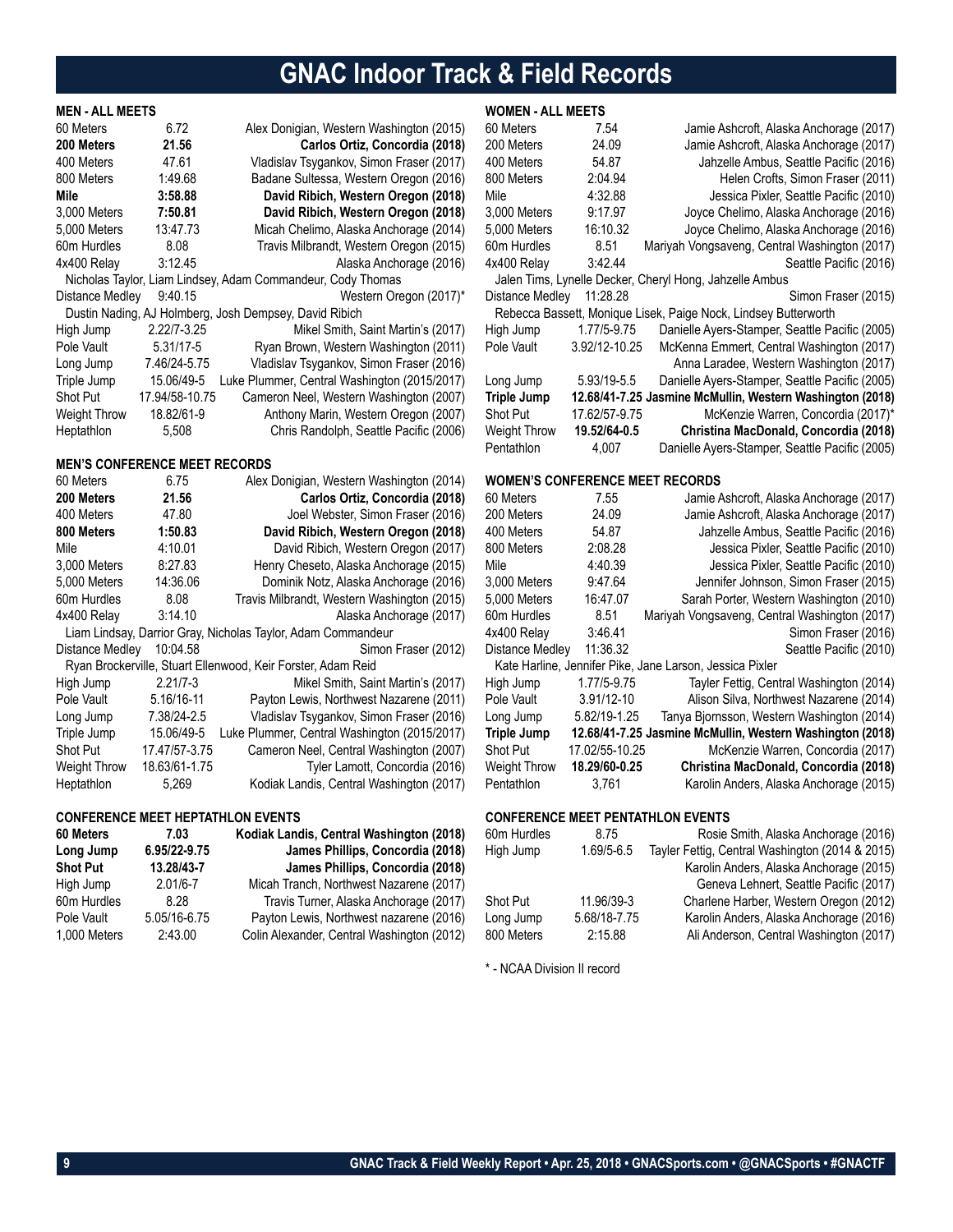# **GNAC Outdoor Track & Field Records**

**WOMEN - ALL MEETS**

|  | <b>MEN - ALL MEETS</b> |  |
|--|------------------------|--|

| 100 Meters              | 10.22                                | Alex Donigian, Western Washington (2015)                           |  |
|-------------------------|--------------------------------------|--------------------------------------------------------------------|--|
| 200 Meters              | 20.93                                | Alex Donigian, Western Washington (2016)                           |  |
| 400 Meters              | 47.51                                | Ethan Hewitt, Alaska Anchorage (2011)                              |  |
| 800 Meters              | 1:47.58                              | Badane Sultessa, Western Oregon (2015)                             |  |
| 1,500 Meters            | 3:37.35                              | David Ribich, Western Oregon (2018)+                               |  |
| 3,000 Meters            | 8:24.61                              | Jordan Welling, Western Washington (2014)                          |  |
| 5,000 Meters            | 13:41.99                             | Micah Chelimo, Alaska Anchorage (2014)                             |  |
| 10,000 Meters           | 28:37.75                             | Micah Chelimo, Alaska Anchorage (2014)                             |  |
| 110m Hurdles            | 14.19                                | Travis Milbrandt, Western Washington (2016)                        |  |
| 400m Hurdles            | 51.48                                | Vladislav Tsygankov, Simon Fraser (2017)                           |  |
| Steeplechase            | 8:45.63                              | Micah Chelimo, Alaska Anchorage (2012)                             |  |
| 4x100 Relay             | 41.10                                | Central Washington (2010)                                          |  |
| 4x400 Relay             | 3:10.60                              | Alaska Anchorage (2016)                                            |  |
| High Jump               | $2.16/7 - 1$                         | Mikel Smith, Saint Martin's (2016)                                 |  |
| Pole Vault              | 5.40/17-8.5                          | Ryan Brown, Western Washington (2010)                              |  |
| Long Jump               | 7.91/25-11.5                         | David Registe, Alaska Anchorage (2009)                             |  |
| Triple Jump             | 15.50/50-10.25                       | Wesley Gray, Western Oregon (2017)                                 |  |
| Shot Put                | 18.55/60-10.5                        | Frank Catelli, Western Washington (2014)                           |  |
| <b>Discus</b>           | 55.68/182-8                          | Caleb Bridge, Concordia (2017)                                     |  |
| Hammer                  | 62.89/206-4                          | Pro Escobedo, Western Oregon (2003)                                |  |
| Javelin                 | 77.98/255-10                         | Cody Parker, Alaska Anchorage (2013)                               |  |
| Decathlon               | 7,872                                | Chris Randolph, Seattle Pacific (2006)                             |  |
|                         |                                      |                                                                    |  |
| <b>DECATHLON EVENTS</b> |                                      |                                                                    |  |
| 100 Meters              | 10.90                                | Justin Miller, Humboldt State (2002)                               |  |
| Long Jump               | 7.31/22-11.75                        | Chris Randolph, Seattle Pacific (2006)                             |  |
| Shot Put                | 14.06/46-1.5                         | Alex Harrison, Western Washington (2010)                           |  |
| High Jump               | 2.06/6-9                             | Justin Peterson, Central Washington (2014)                         |  |
| 400 Meters              | 48.21                                | Cody Thomas, Alaska Anchorage (2014)                               |  |
| 110m Hurdles            | 14.82                                | Chris Randolph, Seattle Pacific (2006)                             |  |
| Discus                  | 46.00/150-11                         | Chris Randolph, Seattle Pacific (2006)                             |  |
| Pole Vault              | 4.90/16-0.75                         | Zeb Udell, Western Oregon (2007)                                   |  |
| Javelin                 | 61.04/200-3                          | Alex Harrison, Western Washington (2012)                           |  |
| 1,500 Meters            | 4:22.12                              | Zac Vawter, Saint Martin's (2004)                                  |  |
|                         |                                      |                                                                    |  |
|                         | <b>MEN'S CONFERENCE MEET RECORDS</b> |                                                                    |  |
| 100 Meters              | 10.43                                | Anthony Wright, Central Washington (2010)                          |  |
| 200 Meters              | 21.32                                | Rimar Christie, Northwest Nazarene (2013)                          |  |
|                         | 21.32                                | Tyrell Williams, Western Oregon (2014)                             |  |
| 400 Meters              | 47.55                                | Ethan Hewitt, Alaska Anchorage (2012)                              |  |
| 800 Meters              | 1:49.31                              | Paul Mach, Seattle Pacific (2005)                                  |  |
| 1,500 Meters            | 3:47.37                              | David Ribich, Western Oregon (2017)                                |  |
| 5,000 Meters            | 14:29.41                             | Micah Chelimo, Alaska Anchorage (2011)                             |  |
| 10,000 Meters           | 30:25.75                             | Jordan Walling, Western Washington (2011)                          |  |
| 110m Hurdles            | 14.21                                | Travis Milbrandt, Western Washington (2015)                        |  |
| 400m Hurdles            | 52.23                                | Shaun Ward, Alaska Anchorage (2011)                                |  |
| Steeplechase            | 8:47.26                              | Ryan Brockerville, Simon Fraser (2012)                             |  |
| 4x100 Relay             | 41.10                                | Central Washington (2010)                                          |  |
|                         |                                      | Bryan Mack, Anthony Wright, Anthony Hogan, Kincaid Nichols         |  |
| 4x400 Relay             | 3:13.84                              | Simon Fraser (2015)                                                |  |
|                         |                                      | Stuart Ellenwood, Cameron Proceviat, Joel Webster, Daniel Kelloway |  |
| High Jump               | 2.11/6-11                            | Tevin Gladden, Alaska Anchorage (2017)                             |  |
| Pole Vault              | 5.14/16-10.75                        | Ryan Brown, Western Washington (2010)                              |  |
| Long Jump               | 7.52/24-8.25                         | David Registe, Alaska Anchorage (2008)                             |  |
| Triple Jump             | 15.50/50-10.25                       | Wesley Gray, Western Oregon (2017)                                 |  |
| Shot Put                | 18.20/59-8.75                        | Josh Koch, Concordia (2016)                                        |  |
| <b>Discus</b>           | 53.80/176-6.5                        | Caleb Bridge, Concordia (2017)                                     |  |
| Hammer                  | 61.61/202-1                          | Michael Hoffman, Western Washington (2008)                         |  |

Javelin 69.49/228-0 Franz Burghagen, Alaska Anchorage (2013) Decathlon 7,201 Cody Thomas, Alaska Anchorage (2016)

Washington (2015) Washington (2016) a Anchorage (2011) tern Oregon (2015) 1,500 Meters **3:37.35 David Ribich, Western Oregon (2018)+** Washington (2014) Anchorage (2014). Anchorage (2014) Washington (2016) imon Fraser (2017) Anchorage (2012) Washington (2010) Anchorage (2016) aint Martin's (2016) Washington (2010) Anchorage (2009) tern Oregon (2017) Washington (2014) e, Concordia (2017) tern Oregon (2003) Anchorage (2013) eattle Pacific (2006) nboldt State (2002) eattle Pacific (2006) Washington (2010) Washington (2014) Anchorage (2014) eattle Pacific (2006) eattle Pacific (2006) tern Oregon (2007) Washington (2012) aint Martin's (2004) Washington (2010) st Nazarene (2013) tern Oregon (2014) Anchorage (2012) eattle Pacific (2005) tern Oregon (2017) a Anchorage (2011) Washington (2011) Washington (2015) a Anchorage (2011) imon Fraser (2012) 100 Meters 11.64 Jamie Ashcroft, Alaska Anchorage (2015) 200 Meters 23.99 NyEma Sims, Seattle Pacific (2007) 400 Meters 53.56 Mary Pierce, Alaska Anchorage (2007) 800 Meters 2:02.10 Helen Crofts, Simon Fraser (2013) 3,000 Meters 9:35.75 Sarah Porter, Western Washington (2011) 5,000 Meters **15:43.95 Caroline Kurgat, Alaska Anchorage (2018) HEP** 

| 10,000 Meters            | 32:33.64                        | Caroline Kurgat, Alaska Anchorage (2018)                         |  |
|--------------------------|---------------------------------|------------------------------------------------------------------|--|
| 100m Hurdles             | 13.70                           | Danielle Ayers-Stamper, Seattle Pacific (2005)                   |  |
| 400m Hurdles             | 59.17                           | Haleigh Lloyd, Alaska Anchorage (2015)                           |  |
| Steeplechase             | 10:13.01                        | Katelyn Steen, Western Washington (2015)                         |  |
| 4x100 Relay              | 46.19                           | Simon Fraser (2017)                                              |  |
| 4x400 Relay              | 3:41.93                         | Alaska Anchorage (2017)                                          |  |
| High Jump                | 1.78/5-10                       | Teona Perkins, Seattle Pacific (2007)                            |  |
| Pole Vault               | 4.01/13-1.75                    | Anna Paradee, Western Washington (2017)                          |  |
| Long Jump                | 5.99/19-8                       | Stephanie Huffman, Seattle Pacific (2002)                        |  |
|                          | 5.99/19-8                       | Ali Worthen, Seattle Pacific (2013)                              |  |
| Triple Jump              | 12.42/40-9                      | Ashley Potter, Western Oregon (2012)                             |  |
| Shot Put                 | 17.39/57-0.75                   | McKenzie Warren, Concordia (2017)                                |  |
| Discus                   | 55.74/182-10                    | Melissa Ausman, Concordia (2018)                                 |  |
| Hammer                   | 62.04/203-6                     | Christina MacDonald, Concordia (2018)                            |  |
| Javelin                  | 54.18/177-9                     | Bethany Drake, Western Washington (2016)                         |  |
| Heptathlon               | 5,606                           | Danielle Ayers-Stamper, Seattle Pacific (2005)                   |  |
|                          |                                 |                                                                  |  |
| <b>HEPTATHLON EVENTS</b> |                                 |                                                                  |  |
| 100m Hurdles             | 13.70                           | Danielle Ayers-Stamper, Seattle Pacific (2005)                   |  |
| High Jump                | 1.75/5-8.75                     | Danielle Ayers-Stamper, Seattle Pacific (2005)                   |  |
| <b>Shot Put</b>          | 13.00/42-8                      | Bridget Johnson, Western Oregon (2006)                           |  |
| 200 Meters               | 24.78                           | Grace Morgan, Alaska Anchorage (2013)                            |  |
| Long Jump                | 5.99/19-8                       | Stephanie Huffman, Seattle Pacific (2013)                        |  |
| Javelin                  | 45.21/14-84                     | Katie Reichert, Western Washington (2012)                        |  |
| 800 Meters               | 2:12.52                         | Bridgette Sexton, Seattle Pacific (2005)                         |  |
|                          |                                 |                                                                  |  |
|                          | WOMEN'S CONFERENCE MEET RECORDS |                                                                  |  |
| 100 Meters               | 11.81                           | Jamie Ashcroft, Alaska Anchorage (2015)                          |  |
| 200 Meters               | 24.30                           | Grace Morgan, Alaska Anchorage (2013)                            |  |
| 400 Meters               | 54.46                           | Helen Crofts, Simon Fraser (2013)                                |  |
| 800 Meters               | 2:06.38                         | Jessica Pixler, Seattle Pacific (2010)                           |  |
| 1,500 Meters             | 4:24.01                         | Jessica Pixler, Seattle Pacific (2010)                           |  |
| 3,000 Meters             | 9:53.80                         | Jessica Pixler, Seattle Pacific (2007)                           |  |
| 5,000 Meters             | 16:39.39                        | Sarah Porter, Western Washington (2010)                          |  |
| 10,000 Meters            | 35:43.38                        | Joyce (Chelimo) Kipchumba, Alaska Anchorage (2014)               |  |
| 100m Hurdles             | 13.82                           | Danielle Ayers-Stamper, Seattle Pacific (2005)                   |  |
| 400m Hurdles             | 1:00.29                         | Haleigh Lloyd, Alaska Anchorage (2015)                           |  |
| Steeplechase             | 10:14.15                        | Katelyn Steen, Western Washington (2015)                         |  |
| 4x100 Relay              | 46.68                           | Alaska Anchorage (2014)                                          |  |
|                          |                                 | Mackenzie Harsch, Rosie Smith, Sasha Halfyard, Jamie Ashcroft    |  |
| 4x400 Relay              | 3:44.11                         | Seattle Pacific (2013)                                           |  |
|                          |                                 | Kishia Mitchell, Emily Quatier, Jasmine Johnson, McKayla Fricker |  |
| High Jump                | 1.77/5-9.75                     | Tayler Fettig, Central Washington (2016)                         |  |
| Pole Vault               | 3.83/12-6.75                    | Karis Anderson, Western Washington (2012)                        |  |
| Long Jump                | 5.99/19-8                       | Ali Worthen, Seattle Pacific (2013)                              |  |
| Triple Jump              | 12.42/40-9                      | Ashley Potter, Western Oregon (2012)                             |  |
| Shot Put                 | 16.55/54-3.75                   | McKenzie Warren, Concordia (2017)                                |  |
| Discus                   | 48.13/157-11.25                 | McKenzie Warren, Concordia (2017)                                |  |
| Hammer                   | 58.14/190-9.25                  | McKenzie Warren, Concordia (2017)                                |  |
|                          |                                 |                                                                  |  |

Javelin 52.40/171-11.25 Bethany Drake, Western Washington (2017) Heptathlon 5,390 Ali Worthen, Seattle Pacific (2013)

Jessica Pixler, Seattle Pacific (2010)

+ - Division II Record.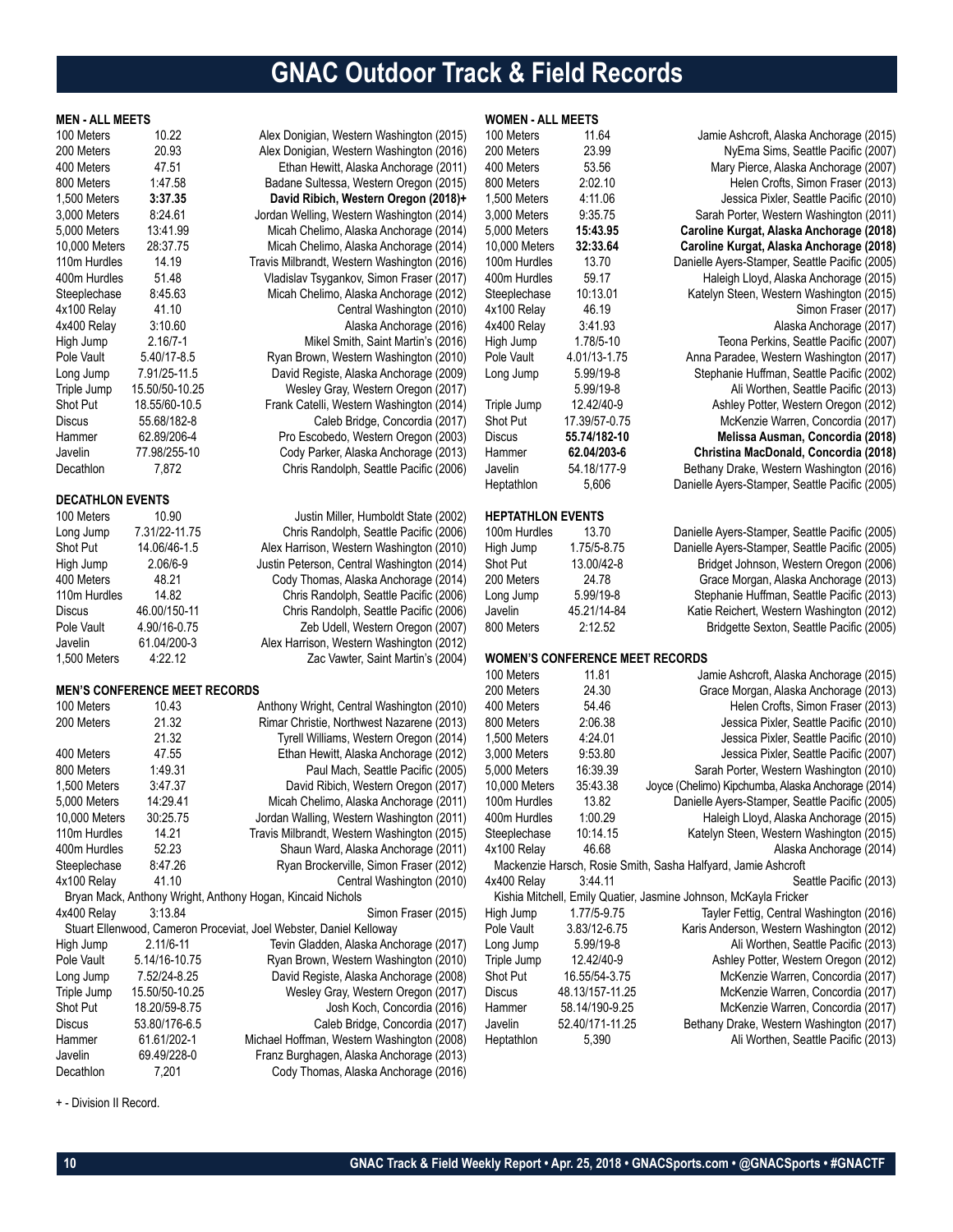**Fri., Mar. 2- Sat., Mar. 3 Linfield Erik Anderson Memorial Icebreaker at Maxwell Field, McMinnville, Ore. Women (Top 3 GNAC Finishers):** None. **Men (Top 3 GNAC Finishers):** None.

# **Sat., Mar. 3 Willamette Opener**

# **at Charles Bowles Track, Salem, Ore.**

**Women (Top 3 GNAC Finishers):** 400 Meters - 1, Grayson Burke, WOU, 59.25. 100m Hurdles - 2, Michaela Yonkman, WOU, 16.46; 3, Darian Wilson, WOU, 16.52. Long Jump - 2, Darian Wilson, WOU, 16-5. Shot Put - 2, Moana Gianotti, WOU, 37-5.25; 3, Mariah Gronbach, WOU, 35-0.5. Discus - 2, Halie Korff, WOU, 123-3.5; 3, Moana Gianotti, WOU, 109-0.25. Hammer - 1, Mariah Gronbach, WOU, 153-6.5; 3, Sylvia Dean, WOU, 145-1.5. Javelin - 2, Halie Korff, WOU, 125-7.

**Men (Top 3 GNAC Finishers):** 100 Meters - 1, Devon Fortier, WOU, 11.20; 2, Codi Blodgett, WOU, 11.20. 400 Meters - 2, Cody Warner, WOU, 49.79. 800 Meters - 1, Curt Knott, WOU, 1:55.80; 2, Stephen Fey, WOU, 1:57.38; 3, Dominic Marshall, WOU, 1:57.72. 1,500 Meters - 1, Josh Dempsey, WOU, 3:50.81; 3, Thomas Normandeau, WOU, 3:58.83. Long Jump - 2, Alani Troutman, WOU, 21- 7.5. Triple Jump - 1, Jalon Fields, WOU, 42-3.5. Shot Put - 1, Brandon Bowen, WOU, 48-4.75; 2, Mont Child, WOU, 47-1; 3, Nick Sieber, WOU, 45-6.5. Discus - 3, Chris Steffey, WOU, 140-9.25. Hammer - 1, Nick Sieber, WOU, 139-9.5.

#### **Ed Boitano Invitational**

### **at Baker Stadium, Tacoma, Wash.**

**Women's Team Scores:** Whitworth 180, Western Washington 134, Saint Martin's 90, Seattle Pacific 72.5, Lewis & Clark 72.5, Puget Sound 48, Central Washington 30.

**Women (Top 3 GNAC Finishers):** 100 Meters - 1, Renick Meyer, SPU, 12.41; 2, Grace Bley, SPU, 12.81. 200 Meters - 2, Taylor Tandecki, SMU, 26.55. 400 Meters - 1, Becca Houk, SPU, 58.98; 2, Julia Stepper, SPU, 1:00.82. 800 Meters - 3, Elizabeth Thompson, SPU, 2:21.92. 1,500 Meters - 3, Jane Barr, WWU, 4:45.26. 10,000 Meters - 1, Yadira Lopez, SMU, 36:53.91; 2, Alexandra Laiblin, WWU, 37:16.26; 3, Peyton Shinnick, WWU, 38:58.04. 100m Hurdles - 1, Mariyah Vongsaveng, CWU, 14.67; 2, Sidney Trinidad, CWU, 15.22. 400m Hurdles - 1, Sidney Trinidad, CWU, 1:03.41. 4x400 Relay - 1, Seattle Pacific, 4:00.52. High Jump - 2, Ashley Vest, SMU, 4-11; 3, Bridget Henry, WWU, 4-11. Pole Vault - 1, Anna Paradee, WWU, 12-3.5; 2, Rachael Roberts, WWU, 10-4. Long Jump - 2, Devon Olson, WWU, 16-7.25; 3, Malea Munoz, WWU, 16-4.25. Triple Jump - 3, Devon Olson, WWU, 33-6.75. Shot Put - 1, Chanelle Eddy, WWU, 38- 10.5; 2, Megan Vernoy, SMU, 38-10.25. Discus - 1, Megan Vernoy, SMU, 142-3; 2, Chanelle Eddy, WWU, 134-6; 3, Kiana Schwendman, WWU, 127-5. Javelin - Tie 1, Raquel Pellecer, WWU, 142-5; Tie 1, Natalie Vetto, WWU, 142-5; Tie 3, Deanna Avalos, SMU, 140-7; Tie 3 - Jona Spiller, SMU, 140-7.

**Men's Team Scores:** Whitworth 203, Western Washington 134.5, Puget Sound 100, Lewis & Clark 82.5, Seattle Pacific 52, Saint Martin's 34, Central Washington 25.

**Men (Top 3 GNAC Finishers):** 200 Meters - 3, Guillaume Tabary, SMU, 22.89. 400 Meters - 2, Jesse Phan, SPU, 52.65; 3, Miles Flett, SPU, 54.90. 800 Meters - 3, James Jasperson, WWU, 1:58.01. 1, 1,500 Meters - 1, Kyler Sager, WWU, 3:59.31; 2, James Jesperson, WWU, 4:02.16; 3, Eric Hamel, WWU, 4:04.47. 10,000 Meters - 1, Edward Kiolbas, WWU, 31:57.70. 110m Hurdles - 2, Braydon Maier, CWU, 15.43; 3, Peyton Harris, SPU, 15.59. Long Jump - 1, Seren Dances, WWU, 22-6.25; 2, Somit Chhim, WWU, 21-6. Triple Jump - 1, Somit Chhim, WWU, 44-0.75; 3, Jacob Ringold, WWU, 42-6. Discus - 2, Avery Lux, WWU, 124-8. Javelin - 2, Brian Chalkley, SMU, 213-11; 3, Spencer Claeys, WWU, 206-10.

# **Sat., Mar. 10 PLU Open**

#### **at PLU Track, Tacoma, Wash.**

**Women (Top 3 GNAC Finishers):** 100 Meters - 1, Emily Systma, WWU, 13.04; 2, Julia Inderbitzin, CWU, 13.15. 200 Meters - 1, Grace Bley, SPU, 25.28; 2, Savannah Smith, WWU, 25.39; 3, Erykah Weems, CWU, 25.47. 400 Meters - 1, Erykah Weems, CWU, 58.22; 2, Katie Collins, CWU, 58.90. 800 Meters - 1, Jane Barr, WWU, 2:19.01. 1,500 Meters - 1, Dania Homberg, SPU, 4:49.38; 2, Alexandra Laiblin, WWU, 4:52.72; 3, Katherine Walter, SPU, 4:53.88. 5,000 Meters - 1, Sophia Galvez, WWU, 17:45.53. 10,000 Meters - 1 Alexa Shindruk, CWU, 36:46.70; 2, Delaney Clem, CWU, 39:57.78. 100m Hurdles - 1, Claire Hansen, WWU, 15.10; 2, Rose Walts, CWU, 15.52. 400m Hurdles - 1, Molly House, WWU, 1:08.88. Steeplechase - 1, Nicole Soleim, CWU, 11:21.29. 4x100 Relay - 1, Western Washington, 49.07; 2, Central Washington, 49.64. 4x400 Relay - 1, Seattle Pacific, 3:54.51; 2, Central Washington, 3:54.51. High Jump - 2, Heather Faretta, WWU, 5-0.5. Pole Vault - 1, Anna Paradee, WWU, 11-11.25; Tie 2, Jewels Oliquiano, WWU, 10-11.5; Tie 2, Rachael Roberts, WWU, 10-11.5. Long Jump - 1, Brooke Williams, CWU, 17-6.25; 3, Devon Olson, WWU, 15-9. Triple Jump - 1, Brooke Williams, CWU, 36-5; 3, Rose Walts, CWU, 34-9.75. Shot Put - 1, Samantha La Rue, CWU, 40-7. Discus - 1, Shaddia Meadows, CWU, 130-4; 2, Chanelle Eddy, WWU, 130-2. Hammer - 1, Liz Larson, SMU, 167-6; 3, Samantha La Rue, CWU, 153-8. Javelin - 1, Raquel Pellecer, WWU, 147-8; 3, Natalie Vetto, WWU, 136-5.

**Men (Top 3 GNAC Finishers):** 100 Meters - 2, Bobby Widmar, CWU, 11.09; 3, Bryant Welch, WWU, 11.28. 200 Meters - 1, Bryant Welch, WWU, 22.12; 3, Harry Horwath, CWU, 22.73. 400 Meters - 1, Daniel Calderon, CWU, 49.43; 2, Doc Porter, CWU, 49.50. 800 Meters - 1, Liam Cossette, WWU, 1:55.11; 2, Kyler Sager, WWU, 1:55.19. 1,500 Meters - 1, Isaac Derline, WWU, 4:01.76; 3, Elius Graff, SPU, 4:03.74. 5,000 Meters - 2, Tyler Humphries, CWU, 15:39.69. 110m Hurdles - Cordell Cummings, WWU, 15.80; 2, Michael Forster, CWU, 16.36; 3, Seren Dances, WWU, 16.49. 400m Hurdles - 1, Cordell Cummings, 56.42; 2, Aaron Bosscher, WWU, 58.29; 3, Justin Wendling, CWU. 58.73. Steeplechase - 1, Corbin Carlton, CWU, 9:37.60. 4x100 Relay - 1, Western Washington A, 42.97; 2, Western Washington B, 44.17; 3, Seattle Pacific, 45.94. 4x400 Relay - 1, Western Washington, 3:24.22; 2, Central Washington, 3:26.08. High Jump - 1, Tupre Wickliff, WWU, 6-6; 3, Justin Peterson, CWU, 6-4. Pole Vault - 1, Adam Thomas, WWU, 14-5.25; 3, D'Andre Daniels, 13-11.25. Long Jump - 1, Somit Chhim, WWU, 20-10; 2, Jacob Ringold, WWU, 20-7.75. Triple Jump - 1, Somit Chiim, WWU, 44-10.25; 3, Justin Peterson, CWU, 44-4. Shot Put - 1, Ethan Tonder, CWU, 48-7.25; 2, Aidan Cain, CWU, 48-0; 3, Alberto Tafoya, CWU, 46-4.75. Discus - 2, Aidan Cain, CWU, 145-10; 3, Alberto Tafoya, CWU, 142-10. Hammer - 2, Kauanoe Vanderpoel, SMU, 173-3; 3, Avery Lux, WWU, 156-11. Javelin - 1, Alex Barry, WWU, 197-0; 2, Tyree Rutter, CWU, 191-3; 3, Mason Salley, WWU, 183-0.

**Fri., Mar. 16 - Sat., Mar. 17**

**Hornet Invitational**

**at Hornet Stadium, Sacramento, Calif.**

**Women (Top 3 GNAC Finishers):** 800 Meters - 1, Addy Townsend, SFU, 2:08.55. Heptathlon - 2, Scout Cai, SPU, 4,710.

**Men (Top 3 GNAC Finishers):** 400m Hurdles - 1, Vladislav Tsygankov, SFU, 52.21. High Jump - 2, Chris Brake, UAA, 6-6.75.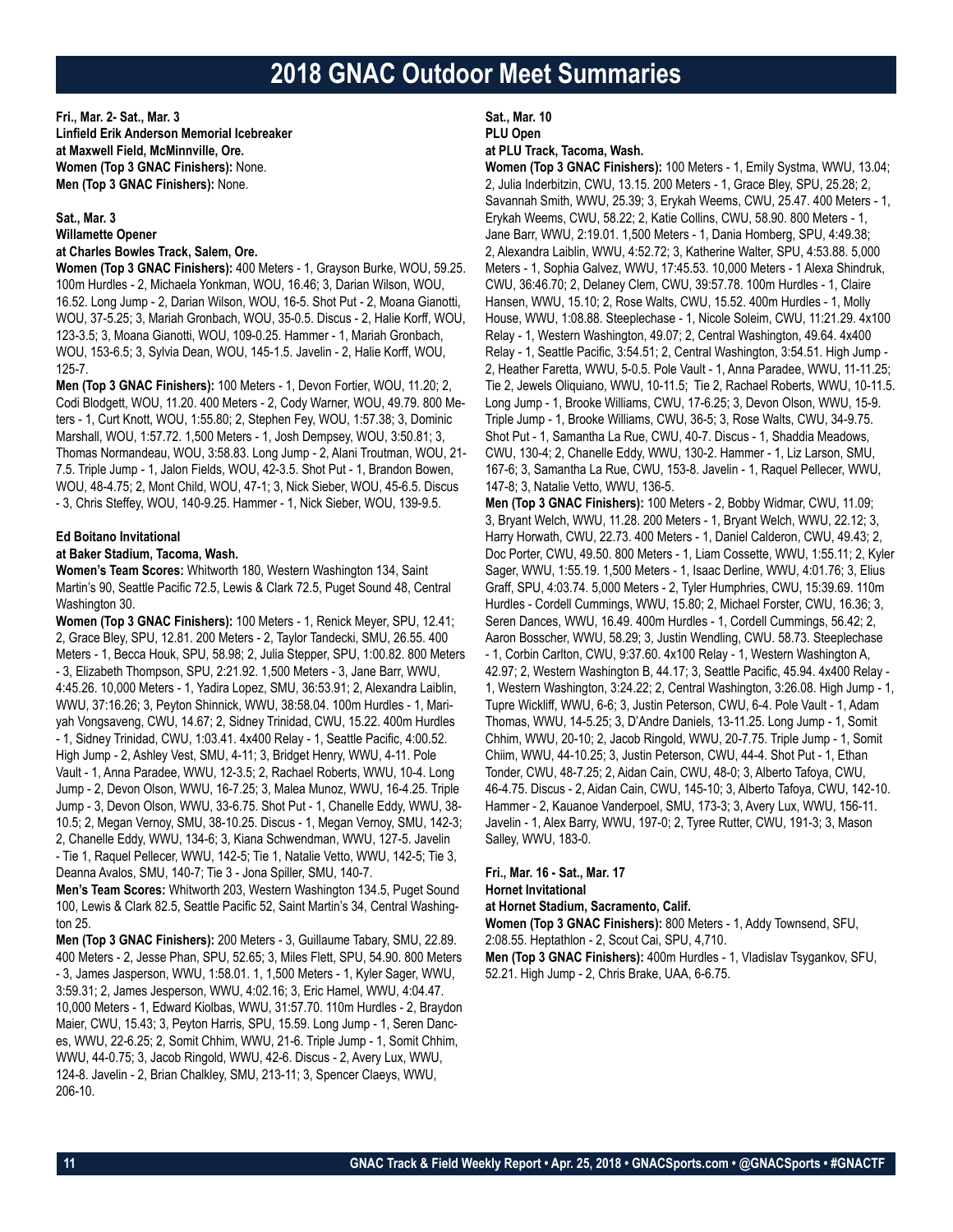# **Fri., Mar. 16 - Sat., Mar. 17 L&C Spring Break Open at Eldon Fix Track, Portland, Ore.**

**Women (Top 3 GNAC Finishers):** 400 Meters - 1, Grayson Burke, WOU, 58.47. 5,000 Meters - 2, Yadira Lopez, SMU, 17:44.40. 400m Hurdles - 2, Sara Madden, WOU, 1:05.87; 3, Nicole Niskanen, WOU, 1:06.67. Steeplechase - 2, Gabby Hobson, CU, 11:38.38. Triple Jump - 1, Emma Hill, CU, 38-10.25. Shot Put - 3, Tasha Willing, CU, 44-1.25. Discus - 1, Melissa Ausman, CU, 151-11. Hammer - 1, Christina MacDonald, CU, 190-5.25; 2, Tasha Willing, CU, 188-4.5; 3, Liz Larson, SMU, 174-7.25.

**Men (Top 3 GNAC Finishers):** 200 Meters - 2, Codi Blodgett, WOU, 22.57. 400 Meters - 2, Jackson Hand, SMU, 50.37. 800 Meters - 2, Curt Knott, WOU, 1:55.70; 3, Dominick Marshall, WOU, 1:56.89. 1,500 Meters - 1, Justin Crosswhite, WOU, 3:57.40; 2, Thomas Normandeau, WOU, 3:59.17. 110m Hurdles - 1, Ryan Gunther, CWU, 15.75; 3, Jackson Stallard, WOU, 16.89. 400m Hurdles - 2, Ryan Gunther, CWU, 57.78. 4x100 Relay - 1, Saint Martin's, 42.77. Pole Vault - 3, Jackson Stallard, WOU, 13-8.25. Long Jump - 2, Alani Troutman, WOU, 22-1.75. Triple Jump - 3, Jalon Fields, WOU, 44-10.75. Shot Put - 1, Caleb Bridge, CU, 51-3.75; 2, Sam Nichols, CU, 50-11; 3, Seth Bridge, CU, 49-7.75. Discus - 2, Jakob Chamberlin, CU, 174-4.75; 3, Caleb Bridge, CU, 164-7.75. Hammer - 1, Jacob Slate, CU, 191-9.75; 2, Jakob Chamberlin, CU, 185-11; 3, Kauanoe Vanderpoel, SMU, 181-2. Javelin - 1, Easton Christensen, CU, 189-2.

# **Sat., Mar. 17**

### **EOU Team Challenge**

### **at Kennison Field, Hermiston, Ore.**

**Women (Top 3 GNAC Finishers):** 100 Meters - 1, Troi Carter, CWU, 12.63; 2, Alexia Thomas, CWU. 12.83. 200 Meters - 3, Troi Carter, CWU, 27.64. 400 Meters - 1, Jasmyne Neria, CWU, 59.35; 2, Julia Inderbitzin, CWU, 1:01.96. 1,500 Meters - 3, Miranda Nelson, CWU, 5:13.24. 5,000 Meters - 1, Bethany Danner, NNU, 19:19.99; 2, Emily Hammons, NNU, 19:48.34. 100m Hurdles - 1, Sidney Trinidad, CWU, 14.94; 2, Ally Miran, NNU, 15.47; 3, HarLee Ortega, CWU, 15.57. 400m Hurdles - 1, Ali Anderson, CWU, 1:00.95; 2, Katie Collins, CWU, 1:04.04; 3, Sidney Trinidad, CWU, 1:05.23. Steeplechase - 2, Kiersten Kimminau, CWU, 12:44.61. 4x100 Relay - 3, Northwest Nazarene, 54.42. 4x400 Relay - 1, Central Washington, 4:13.16; 3, Northwest Nazarene, 4:22.42. High Jump - 1, Katie Conklin, NNU, 5-3; 2, Shaddia Meadows, CWU, 5-1; 3, Katie Collins, CWU, 4-11. Pole Vault - 1, Halle Irvine, CWU, 12-0; 2, Kayla Wyatt, CWU, 10-6; 3, Kourtney Gwin, NNU, 10-0. Long Jump - 2, Jackie Mahowald, NNU, 17-6.75; 3, Nice Loufoua, NNU, 16-8. Triple Jump - 1, Jackie Mahowald, NNU, 37-8.75; 2, Rose Walts, CWU, 36-2.25. Shot Put - 2, Sasha Korolenko, NNU, 40-11.5. Javelin - 1, Nicole Nobbs, NNU, 140-2.

**Men (Top 3 GNAC Finishers):** 100 Meters - 1, Bobby Widmar, CWU, 10.93; 2, Isaiah Kahut, NNU, 11.19; 3, Harry Horwath, CWU, 11.27. 200 Meters - 1, Logan Blake, NNU, 22.21; 3, Bobby Widmar, CWU, 22.76. 400 Meters - 1, Logan Blake, NNU, 49.35; 2, Doc Porter, CWU, 49.65; 3, Daniel Calderon, CWU, 49.94. 800 Meters - 3, Ron Leaf, CWU, 2:04.50. 10,000 Meters - 1, Nick Hamilton, NNU, 32:23.38. 110m Hurdles - 2, Elijah Castro, NNU, 15.23; 3, Braydon Maier, CWU, 15.36. 4x100 Relay - 2, Northwest Nazarene, 44.69. 4x400 Relay - 1, Central Washington A, 3:18.31; 2, Central Washington B, 3:32.73. High Jump - Tie 1, Jeremy Bade, CWU, 6-3.5; Tie 1, Micah Tranch, NNU, 6-3.5; 3, Justin Peterson, CWU, 6-1.5. Pole Vault - 1, Jared Webster, NNU, 15-1; 3, Braydon Maier, CWU, 14-7.25. Long Jump - 1, Elijah Castro, NNU, 23-0.5; 3, Nathan Moore, NNU, 20-9. Shot Put - 1, Ethan Tonder, CWU, 47-11.75. Discus - 1, John Van Beuren, NNU, 154-6; 3, Canyon Anderson, NNU, 144-4. Hammer - 3, John Van Beuren, NNU, 162-10. Javelin - 2, Tyree Rutter, CWU, 178-3.

**Fri., Mar. 23**

**Sam Adams Classic**

**at Boppell Track, Spokane, Wash.**

**Women (Top 3 GNAC Finishers):** Pentathlon - 1, HarLee Ortega, CWU, 4,875. **Men (Top 3 GNAC Finishers):** Decathlon - 1, Kodiak Landis, CWU, 7,098; 2, Braydon Maier, CWU, 6,562; 3, Michael Forster, CWU, 6,491.

# **Fri., Mar. 23 & Sat., Mar. 24 Willamette Invitational**

# **at Charles Bowles Track, Salem, Ore.**

**Women (Top 3 GNAC Finishers):** 100 Meters - 2, Marie Ries, UAA, 12.52. 200 Meters - 2, Marie Ries, UAA, 25.84; 3, Meyer Quaynor, SFU, 26.55. 400 Meters - 1, Renate Bluschke, SFU, 57.82; 2, Megan Rose, WOU, 58.11; 3, Bryce West, SFU, 58.74. 800 Meters - 1, Yemi Knight, UAA, 2:16.22; 2, Grayson Burke, WOU, 2:17.36; 3, Emily Chilton, SFU, 2:17.54. 1,500 Meters - 1, Caroline Kurgat, UAA, 4:26.16; 2, Tamara Perez, UAA, 4:30.87. 5,000 Meters - 1, Emmah Chelimo, UAA, 17:14.06; 2, Zennah Jepchumba, UAA, 17:14.40; 3, Alexa Shindruk, CWU, 17:26.81. 400m Hurdles - 1, Sophie Dodd, SFU, 1:03.35. Steeplechase - 1, Chelsea Ribeiro, SFU, 11:21.61; 2, Jules Ward, UAA, 11:30.90. 4x100 Relay - 1, Simon Fraser, 48.26. 4x400 Relay - 1, Western Oregon, 3:49.89; 2, Simon Fraser, 3:51.11; 3, Alaska Anchorage, 3:57.87. High Jump - 1, Tori Johnson, CU, 5-4.25. Long Jump - 1, Chelsea Bone, CU, 17-8. Triple Jump - 1, Emma Hill, CU, 39-1. Shot Put - 2, Christina MacDonald, CU, 47-6.5; 3, Katrina Linenko, CU, 45-4.5. Discus - 1, Melissa Ausman, CU, 156-9.25. Hammer - 1, Christina MacDonald, CU, 182-11.5; 2, Tasha Willing, CU, 175-0. Javelin - 2, Darian Wilson, WOU, 135-8.5; 3, Chelsea Bone, CU, 132-1. **Men (Top 3 GNAC Finishers):** 100 Meters - 1, Carlos Ortiz, CU, 10.62; 2, Nathan Mah, SFU, 10.85; 3, Codi Blodgett, WOU, 10.87. 200 Meters - 2, Oshane Hylton, UAA, 22.66; 3, Devon Fortier, WOU, 22.74. 400 Meters - 1, Joel Webster, SFU, 49.43; 2, Daniel Remington, UAA, 50.38; 3, Cody Warner, WOU, 50.41. 800 Meters - 1, Noah Wallace, CU, 1:54.62; 2, Curt Knott, WOU, 1:54.77; 3, Dylan Freihofer, SFU, 1:54.90. 1,500 Meters - 1, Parker Marson, WOU, 3:57.24; 3, Felix Kemboi, UAA, 3:59.51. 400m Hurdles - 1, Andrey Gamza, CU, 56.35; 2, Joshua Adhemar, SFU, 56.61. Steeplechase - 2, Corbin Carlton, CWU, 9:18.98; 3, Aaron Ahl, SFU, 9:25.88. 4x100 Relay - 1, Alaska Anchorage, 41.91; 2, Simon Fraser, 42.20. 4x400 Relay - 1, Simon Fraser, 3:24.06; 3, Western Oregon, 3:26.46. High Jump - 3, Brandon Nicholson, UAA, 5-10. Triple Jump - 2, Chris Brake, UAA, 45-10.5. Shot Put - 1, Josh Koch, CU, 53-6.5; 2, Caleb Bridge, CU, 51-6.5; 3, Jakob Chamberlin, CU, 49-8.5. Discus - 1, Jakob Chamberlin, CU, 167-3.25; 2, Caleb Bridge, CU, 163-8.75; 3, Josh Koch, CU, 160-11.25. Hammer - 1, Jacob Slate, CU, 195-8.25; 2, Jakob Chamberlin, CU, 186-3; 3, Josh Koch, CU, 175-0. Javelin - 1, Easton Christensen, CU, 182-9.25.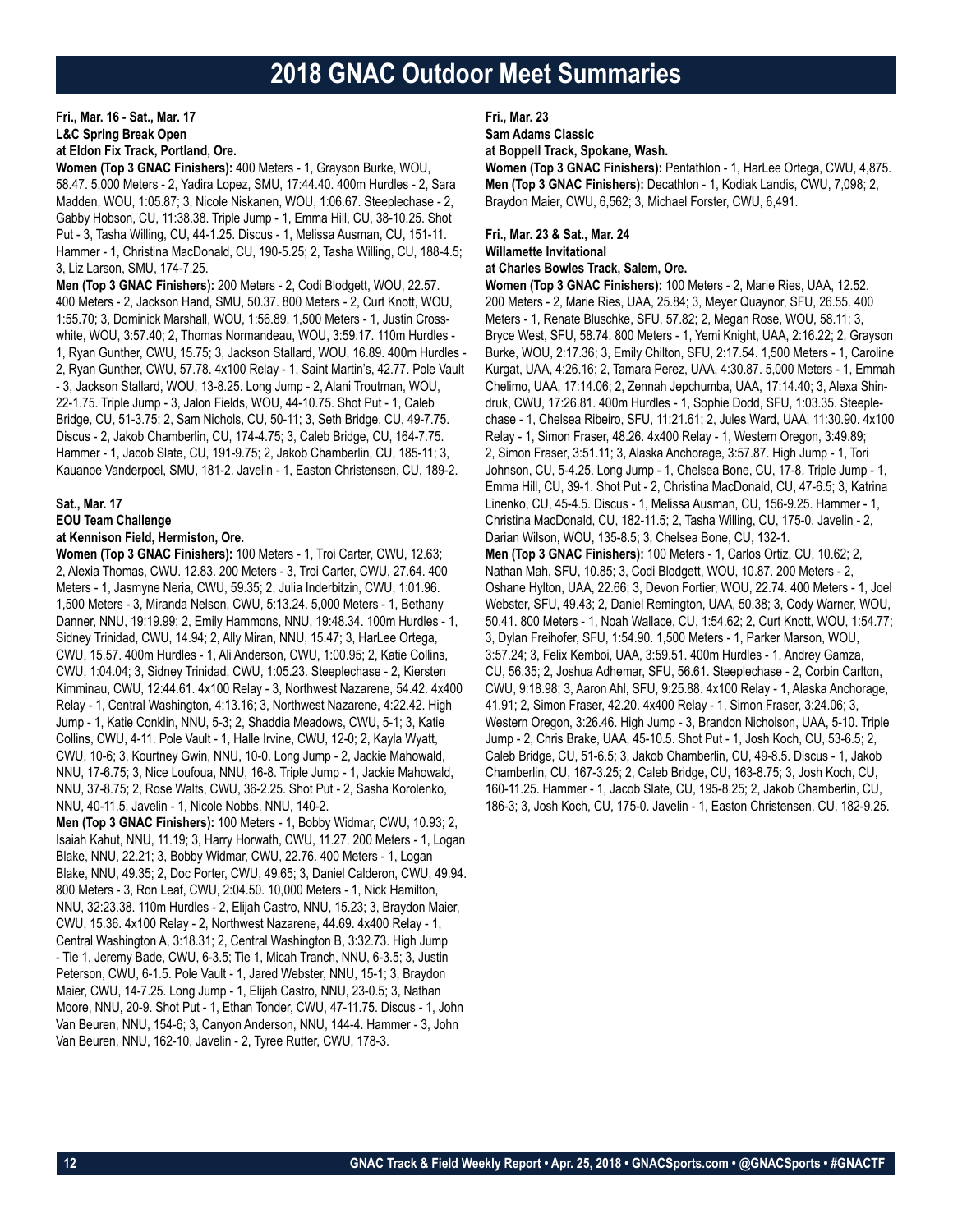#### **Sat., Mar. 24**

**Doris Heritage Track Festival**

## **at West Seattle Stadium, Seattle, Wash.**

**Women (Top 3 GNAC Finishers):** 100 Meters - 1, Renick Meyer, SPU, 12.49; 2, Julia Stepper, SPU, 12.68; 3, Scout Cai, SPU, 13.03. 200 Meters - 1, Julia Stepper, SPU, 25.97; 2, Scout Cai, SPU, 26.32; 3, Brooke Benner, SPU, 26.70. 400 Meters - 1, Becca Houk, SPU, 58.78; 2, Brooke Benner, SPU, 1:01.10. 800 Meters - 1, Waverly Shreffler, WWU, 2:27.18. 1,500 Meters - 1, Mary Charleson, SPU, 4:40.07; 2, Kate Lilly, SPU, 4:43.07; 3, Alyssa Foote, SPU, 4:43.96. 5,000 Meters - 1, Tracy Melville, WWU, 18:09.41; 2, Peyton Shinnick, WWU, 18:27.71; 3, Tovah Swartz-Ireland, WWU, 18:33.79. 4x400 Relay - 1, Seattle Pacific C, 4:09.89; 2, Seattle Pacific A, 4:10.55; 3, Seattle Pacific B, 4:12.68. High Jump - 1, Geneva Lehnert, SPU, 5-2.25; 2, Amy Petz, SFU, 5-2.25; 3, Erin Fortune, SFU, 4-10.25. Pole Vault - 2, Anna Paradee, WWU, 12-6.25. Long Jump - 1, Renick Meyer, SPU, 18-0.25; 2, Scout Cai, SPU, 17-3.25; 3, Kellie May, SPU, 17-3.25. Triple Jump - 1, Kellie May, SPU, 37-2.25. Shot Put - 1, Holly Taylor, SFU, 40-11.75; 2, Chanelle Eddy, WWU, 35-0.25; 3, Clare Lytle, CWU, 33-5.25. Hammer - 1, Liz Larson, SMU, 167-7; 2, Holly Taylor, SFU, 14-610; 3, Kiana Schwendman, WWU, 136-7. Javelin - 1, Raquel Pellecer, WWU, 148-1; 2, Natalie Vetto, WWU, 143-1.

**Men (Top 3 GNAC Finishers):** 100 Meters - 1, Seren Dances, WWU, 11.83; 2, Stedman Knox, WWU, 11.92; 3, Shayne Carpenter, SPU, 12.09. 200 Meters - 2, Peyton Harris, SPU, 23.38; 3, Stedman Knox, WWU, 23.85. 400 Meters - 2, Reid Loverkamp, WWU, 50.91; 3, Kyler Sager, WWU, 51.27. 800 Meters - 1, Richard Torres, SFU, 1:58.30; 2, Jesse Phan, SPU, 1:58.87; 3, Brysten James, SPU, 2:00.11. 1,500 Meters - 3, James Jesperson, WWU, 3:59.76. 5,000 Meters - 2, Edward Kiolbas, WWU, 15:16.46; 3, Bentley Wilson, WWU, 15:27.35. Steeplechase - 1, Ian Fay, WWU, 9:32.99; 2, Jackson McIlroy, WWU, 9:52.40. 4x400 Relay - 1, Western Washington, 3:30.46; 2, Seattle Pacific C, 3:39.83; 3, Seattle Pacific A, 3:40.06. High Jump - 1, Tupre Wickliff, WWU, 6-8; 2, Seren Dances, WWU, 5-10. Long Jump - 1, Seren Dances, WWU, 22-9; 2, Somit Chhim, WWU, 21-10.75; 3, Cyrus McAllister, WWU, 21-0. Triple Jump - 2, Jacob Ringold, WWU, 42-0.5. Hammer - 1, Kauanoe Vanderpoel, SMU, 170-6; 2, Avery Lux, WWU, 163-3; 3, Tiger Wu, SFU, 148-3. Javelin - 1, Cooper McNatt, WWU, 181-5; 2, Tyree Rutter, CWU, 172-1; 3, Mason Salley, WWU, 170-1.

### **Peyton Scoring Meet**

### **at Baker Stadium, Tacoma, Wash.**

**Women's Team Scores:** Pacific (Ore.) 124, Puget Sound 121, Saint Martin's 116, Olympic CC 75, Pacific Lutheran 62, Green River CC 32, Multnomah 19. **Women (Top 3 GNAC Finishers):** 200 Meters - 2, Taylor Tandecki, SMU, 26.71. 100m Hurdles - 1, Ariya Kendrick, SMU, 15.12. 400m Hurdles - 2, Artressa Nickelson, SMU, 1:11.39. Steeplechase - 1, Lindsey Dorney, SMU, 12:15.75; 3, Sadie Dalgleish, SMU, 12:38.07. 4x100 Relay - 1, Saint Martin's, 49.78. High Jump - 2, Cassidy Apo, SMU, 4-10.5; 3, Ashley Vest, SMU, 4-10.5. Long Jump - 1, Ashleigh Fraser, SMU, 17-4.75. Discus - 1, Megan Vernoy, SMU, 135-1. Javelin - 3, Sarah Howaden, SMU, 110-7.

**Men's Team Scores:** Saint Martin's 128, Pacific (Ore.) 114, Puget Sound 67, Olympic CC 66, Multnomah 65, Central Washington 47, Green River CC 21, Pacific Lutheran 6.

**Men (Top 3 GNAC Finishers):** 100 Meters - 1, Jackson Hand, SMU, 11.04; 3, Harry Howarth, CWU, 11.22. 200 Meters - 1, Jackson Hand, SMU, 21.92; 2, Harry Howarth, CWU, 22.55; 3, Guillaume Tabary, SMU, 22.89. 400 Meters - 3, Josh Anguay, SMU, 54.30. 1,500 Meters - 3, Jasper Heckman, SMU, 4:12.48. 400m Hurdles - 3, Andrew Walter, SMU, 1:02.09. Steeplechase - 2, Miguel De LaMalena, SMU, 10:29.02; 3, Derrick Howlett, SMU, 10:48.03 4x100 Relay - 1, Saint Martin's, 42.67. Long Jump - 1, Josh Schulz, SMU, 22-1; 2, Guillaume Tabary, SMU, 21-4.35. Shot Put - 1, Aidan Cain, CWU, 48-7.25.

#### **NNU Open**

#### **at Bohner Track, Nampa, Idaho**

**Women (Top 3 GNAC Finishers):** 100 Meters - 3, Nice Loufoua, NNU, 13.93. 200 Meters - 1, Katie Conklin, NNU, 28.36. 400 Meters - 1, MaKenna Conley, NNU, 1:02.09. 1,500 Meters - 2, Sierra Manzer, NNU, 5:13.10. 100m Hurdles - 1, Ally Miran, NNU, 15.58; 2, Katie Conklin, NNU, 15.61. 400m Hurdles - 3, Ally Miran, NNU, 1:08.64. 4x100 Relay - 1, Northwest Nazarene, 53.42. 4x400 Relay - 2, Northwest Nazarene, 4:14.68. High Jump - 1, Katie Conklin, NNU, 5-3.75. Pole Vault - 1, Kourtney Gwin, NNU, 10-2. Triple Jump - 1, Nice Loufoua, NNU, 38-4; 2, Jackie Mahowald, NNU, 37-5. Hammer - 2, Sasha Korolenko, NNU, 149-0.75.

**Men (Top 3 GNAC Finishers):** 100 Meters - 1, Isaiah Kahut, NNU, 11.12. 200 Meters - 1, Logan Blake, NNU, 22.18; 3, Isaiah Kahut, NNU, 23.02. 400 Meters - 2, Zachary Magee, NNU, 50.36. 1,500 Meters - 2, Godfrey Kemboi, NNU, 4:02.61. 110m Hurdles - 1, Dakota Tidwell, NNU, 1:02.09; 2, Ryan Chism, NNU, 16.15; 3, David Blum, NNU, 17.54. 400m Hurdles - 3, Ryan Chism, NNU, 1:00.16. 4x100 Relay - 1, Northwest Nazarene, 42.57. 4x400 Relay - 2, Northwest Nazarene A, 3:30.41; 3, 3:35.21. High Jump - 1, Micah Tranch, NNU, 6-6.75; 2, Keffrey Stellway, NNU, 6-2.25. Pole Vault - 1, Payton Lewis, NNU, 16-2.75; 2, Dakota Tidwell, NNU, 14-9. Discus - 1, John Van Beuren, NNU, 162-9.75; 2, Canyon Anderson, NNU, 159-4.75. Hammer - 1, John Van Beuren, NNU, 170-0.5; 2, Brayden Eiland, NNU, 159-4; 3, Canyon Anderson, NNU, 156- 1.5. Javelin - 1, Micah Tranch, NNU, 181-5.75.

#### **Tues., Mar. 27-Wed., Mar. 28**

#### **Boxer Combined Event**

#### **at Hanson Stadium, Forest Grove, Ore.**

**Women's Heptathlon:** 1, Chelsea Bone, CU, 4,736; 7, Ashley Vest, SMU, 3,769; 8, Tiffany Pott, SMU, 3,607; 9, Chase Stephens, CU, 3,606. **Men's Decathlon:** 3, Giovanni Brown, CU, 6,376; 7, Mitch Kruse, WOU, 4,848; 8, Emmy Carrizales, CU, 4,739; 9, Jackson Stallard, WOU, 4,280; 10, Anthony Pablo, WOU, 4,183; 11, Craig Boyle, SMU, 4,181.

# **Fri., Mar. 30**

# **Battlin' Bears/Yellowjacket Open**

**at Laurel Sports Complex, Laurel, Mont.**

Women (Top 3 GNAC Finishers): 100 Meters - 2, Michaela Johnson, MSUB, 13.14. 200 Meters - 3, Jewlz Collins, MSUB, 26.58. 5,000 Meters - 2, Nikki Aiken, MSUB, 19:43.01. 100m Hurdles - 1, Michaela Johnson, MSUB, 15.07. 400m Hurdles - 3, Josey Smiedala, MSUB, 1:07.35. 4x100 Relay - 2, Montana State Billings A, 49.65; 3, Montana State Billings B, 51.53. Long Jump - 3, Brenna Beckett, MSUB, 15-8.75. Triple Jump - 2, Janessa Williams, MSUB, 35-3.75; 3, Shaniah Schwend, MSUB, 34-6.75. Discus - 1, Hannah Nessan, MSUB, 129-1. **Men (Top 3 GNAC Finishers):** 100 Meters - 1, Sam Zook, MSUB, 11.05; 2, Lamont Frisby, MSUB, 11.19; 3, Mason Schram, MSUB, 11.34. 200 Meters - 1, Lamont Frisby, MSUB, 22.40; 3, Mason Schram, MSUB, 22.65. 400 Meters - 1, Rahkei Eyer, MSUB, 49.77. 800 Meters - 3, Jorey Egeland, MSUB, 1:59.69. 1,500 Meters - 2, Jorey Egeland, MSUB, 4:00.08. 5,000 Meters - 1, Jorey Egeland, MSUB, 16:22.78. 4x100 Relay - 1, Montana State Billings, 41.62. High Jump - 1, Isaiah Girard, MSUB, 6-4.25. Long Jump - 2, Isaiah Girard, MSUB, 21-6.25; 3, Marcus Lindquist, MSUB, 21-5.25. Triple Jump - Marcus Lindquist, MSUB, 45-3. Shot Put - 2, Brady Ostermiller, MSUB, 48-10. Discus - 2, Brady Ostermiller, MSUB, 145-3. Hammer - 1, Nels Flanagan, MSUB, 156-5. Javelin - 1, Beau Ackerman, MSUB, 209-7.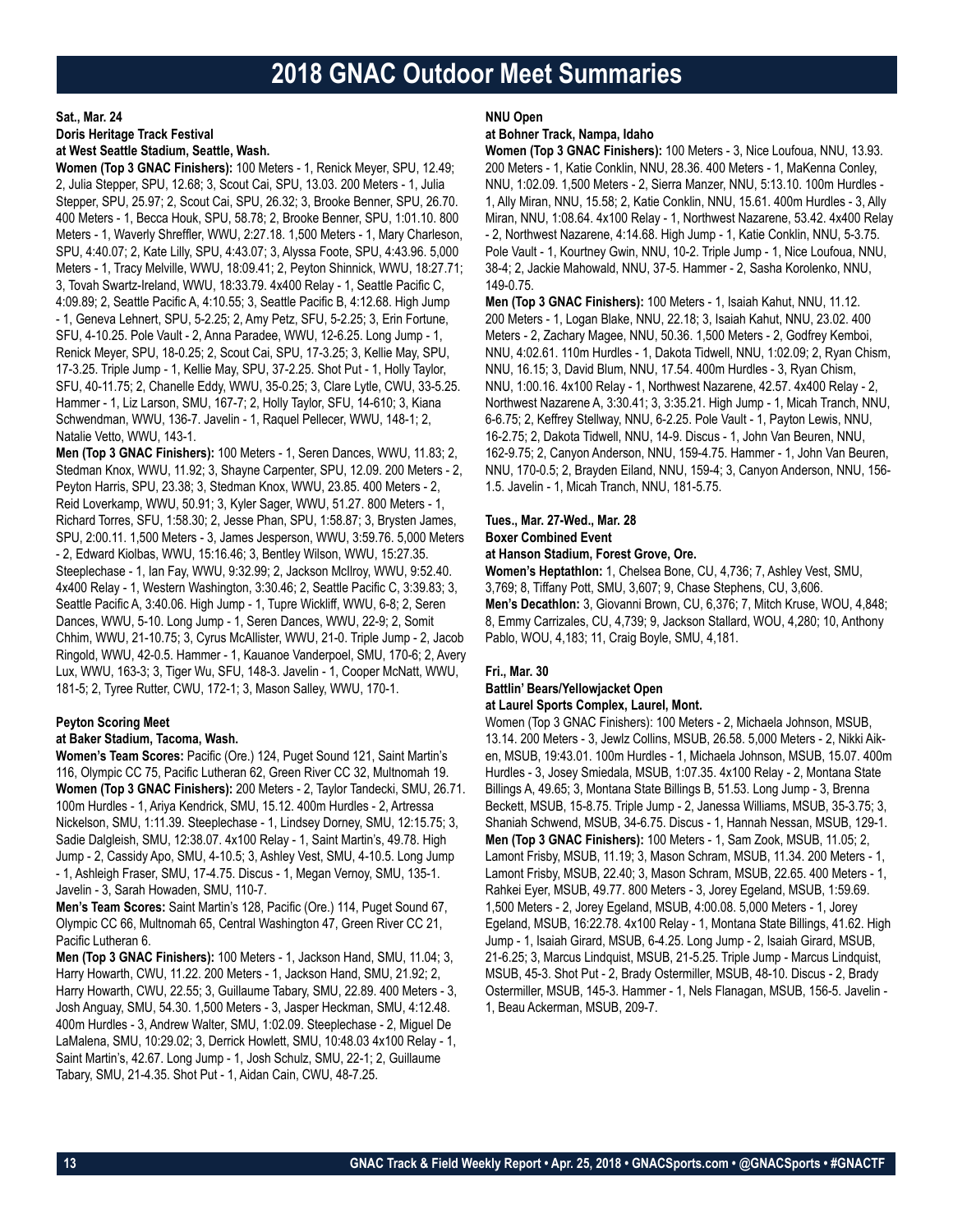**Fri., Mar. 30 - Sat., Mar. 31 Stanford Invitational at Cobb Track, Palo Alto, Calif. Women (Top 3 GNAC Finishers):** Javelin (Collegiate) - 2, Raquel Pellecer, WWU, 157-2.

**Men (Top 3 GNAC Finishers):** 800 Meters - 2, David Ribich, WOU, 1:48.09. 1,500 Meters (Section 2) - 2, Dustin Nading, WOU, 3:45.91. Long Jump (Invitational) - 2, Alani Troutman, WOU, 24-3.5.

# **San Francisco State Distance Carnival at Chabot College, Hayward, Calif.**

**Women (Top 3 GNAC Finishers):** 400 Meters - 1, Vanessa Aniteye, UAA, 55.17; 3, Savannah Smith, WWU, 57.24. 800 Meters - 3, Yemi Knight, UAA, 2:10.47. Mile - 3, Ally Ginther, SFU, 4:57.37. 400m Hurdles - 3, Sara Madden, WOU, 1:04.70. 4x100 Relay - 3, Alaska Anchorage, 48.44. 4x400 Relay - 1, Alaska Anchorage, 3:43.01. High Jump - 1, Yvonne Jeschke, UAA, 5-4.25; 2, Mackenzie Stewart, SFU, 5-4.25. Long Jump - 1, Darian Wilson, WOU, 18-3. **Men (Top 3 GNAC Finishers):** 400 Meters - 1, Liam Lindsay, UAA, 48.75; 3, Nicholas Taylor, UAA, 49.21. Mile - 2, Braeden Charlton, SFU, 4:18.32. 4x100 Relay - 1, Alaska Anchorage, 41.84. 4x400 Relay - 1, Alaska Anchorage, 3:16.66. High Jump - 1, Chris Brake, UAA, 6-6.25. Triple Jump - 3, Brandon Nicholson, UAA, 47-5.25. Shot Put - 1, Chris Steffey, WOU, 48-6.25; 2, Brandon Pless, WWU, 47-10; 3, Mont Child, WOU, 47-5.25. Hammer - 2, Brandon Pless, WWU, 165-8.

# **UBC Open**

### **at Dhillon Track, Vancouver, B.C.**

**Women (Top 3 GNAC Finishers):** 100 Meters - 1, Julia Stepper, SPU, 12.21; 2, Renick Meyer, SPU, 12.31. 200 Meters - 2, Lani Taylor, SPU, 25.78; 3, Julia Stepper, SPU, 25.83. 400 Meters - 1, Becca Houk, SPU, 58.33; 2, Scout Cai, SPU, 58.43; 3, Chynna Phan, SPU, 58.52. 800 Meters - 3, Chynna Phan, SPU, 2:13.01. 1,500 Meters - 2, Katherine Walter, SPU, 4:52.33; 3, Rebecca Bassett, SFU, 4:52.60.100m Hurdles - 2, Claire Hansen, WWU, 15.05. 4x100 Relay - 1, Seattle Pacific, 47.41; 3, Western Washington, 49.43. Pole Vault - 1, Jewels Oliquiano, WWU, 11-1.75; 2, Hannah Dodson, WWU, 10-10; 3, Mariah Brelsford, WWU, 10-6. Long Jump - 3, Kellie May, SPU, 17-6.75. Triple Jump - 2, Kellie May, SPU, 36-0. Shot Put - 3, Chanelle Eddy, WWU, 35-0.5. Discus - 1, Chanelle Eddy, WWU, 131-9; 2, Holly Taylor, SFU, 125-10; 3, Kiana Schwendeman, WWU, 122-4. Hammer - 2, Holly Taylor, SFU, 159-9; 3, Kiana Schwendeman, WWU, 123-7. Javelin - 1, Hannah Nienaber, WWU, 138-9.

**Men (Top 3 GNAC Finishers):** 10,000 Meters - 1, Ben Jacot, WWU, 32:33.97; 2, Kevin Mullin, Jr., 33:38.50. 400m Hurdles - 3, Aaron Bosscher, WWU, 58.95. 4x100 Relay - 2, Seattle Pacific, 44.99. High Jump - 3, Mackenzie Riddell, SFU, 5-10.75. Pole Vault - 2, Davis Flintoff, SPU, 12-9.5. Shot Put - 2, Bryce Bryant-Leat, WWU, 46-11.75; 3, Ben Malquist, WWU, 46-10.25. Discus - 2, Ben Malquist, WWU, 129-6. Javelin - 2, Cooper McNatt, WWU, 185-1. Decathlon - 1, Rudy Mataya, WWU, 5,570; 2, Nick Makrakis, WWU, 5,544; 3, Seren Dances, WWU, 5,535.

#### **Sat., Mar. 31 Boxer Open**

# **at Hanson Stadium, Forest Grove, Ore.**

**Women (Top 3 GNAC Finishers):** 100 Meters - 1, Hailey Sears, WOU, 13.16. 200 Meters - 2, Hailey Sears, WOU, 26.63. 400 Meters - 2, Meghan Drader, WOU, 1:08.36. Discus - 2, Moana Gianotti, WOU, 120-0; 3, Halie Korff, WOU, 115-3. Hammer - 1, Alecia Falck, WOU, 154-5, 2, Sylvia Dean, WOU, 148-1. Javelin - 1, Halie Korff, WOU, 115-10.

**Men (Top 3 GNAC Finishers):** 400 Meters - 2, Emmett Bailor, WOU, 52.62. Shot Put - 2, Nick Sieber, WOU, 49-3. Discus - 2, Nick Sieber, WOU, 149-1. Hammer - 3, Owen Collins, WOU, 134-10.

### **Shotwell Invitational**

### **at Baker Stadium, Tacoma, Wash.**

**Women's Team Scores:** Central Washington 175, Spokane CC 133.5, Whitworth 83, Saint Martun's 70, Puget Sound 49, Olympic CC 34, Pacific Lutheran 22, Alaska 15, Everett CC 11, FTD 10, Green River CC 9, Club Northwest 6, Guerilla RC 5, Western Washington 2.

**Women (Top 3 GNAC Finishers):** 100 Meters - 1, Aujanique Doss, CWU, 12.69. 200 Meters - 1, Aujanique Doss, CWU, 25.67. 400 Meters - 1, Jasmyne Neria, CWU, 59.63; 2, Julia Inderbitzin, CWU, 1:00.69. 1,500 Meters - 1, Alexa Shindruk, CWU, 4:39.46; 2, Nicole Soleim, CWU, 4:48.12; 3, Yadira Lopez, SMU, 4:49.48. 4x100 Relay - 1, Central Washington, 49.07. 4x400 Relay - 2, Central Washington, 4:09.67. High Jump - 1, Keeley Phommathirath, CWU, 4-10.50; 2, Cassidy Apo, SMU, 4-10.50. Pole Vault - 1, Halle Irvine, CWU, 11-2.25. Long Jump - 1, Ashleigh Fraser, SMU, 17-2.25; 2, Halle Irvine, CWU, 16-11.25. Triple Jump - 1, Brooke Williams, CWU, 37-2.25; Rose Walts, CWU, 35-5.25; 3, Ashleigh Fraser, SMU, 33-2.5. Shot Put - 1, Samantha La Rue, CWU, 40-7.75. Discus - 1, Megan Vernoy, SMU, 131-2; 3, Samantha La Rue, CWU, 119-10. Javelin - 1, Deanna Avalos, SMU, 144-2.

**Men's Team Scores:** Central Washington 155.5, Spokane CC 89, Whotworth 85, Everett CC 62.5, Saint Martin's 56, Puget Sound 50.

**Men (Top 3 GNAC Finishers):** 100 Meters - 1, Bobby Widmar, CWU, 11.15. 200 Meters - 1, Bobby Widmar, CWU, 22.85; 2, Harry Horwarth, CWU 22.86. 400 Meters - 1, Daniel Calderon, CWU, 49.19; 2, Doc Porter, CWU, 49.72; 3, Guillaume Tabary, SMU, 50.87. 800 Meters - 1, Myles Smith, WWU, 1:59.24; 3, Trevor Allen, CWU, 1:59.94. 1,500 Meters - 1, Corbin Carlton, CWU, 4:01.36. 400m Hurdles - 3, Corbin Carlton, CWU, 59.69. Steeplechase - 2, Jasper Heckman, SMU, 9:43.58; 3, Henry Milodragovich, CWU, 10:07.71. 4x400 Relay - 1, Central Washington, 3:23.88. High Jump - 2, Garrett Davies, CWU, 6-5.5. Pole Vault - 3, Bryan Cadena, CWU, 13-8.25. Long Jump - 2, Josh Schulz, SMU, 22-0.75; 3, Guillaume Tabary, SMU, 21-4.25. Triple Jump - 2, Zach Whittaker, CWU, 43-7.25. Shot Put - 1, Alberto Tafoya, CWU, 49-9.75. Discus - 3, Aidan Cain, CWU, 137-4.

# **Fri., Apr. 6**

# **John Knight Twilight**

**at McArthur Field, Monmouth, Ore. Women (Top 3 GNAC Finishers):** 400 Meters - 1, Olivia Woods, WOU, 56.01; 2, Megan Rose, WOU, 57.19; 3, Suzie Van De Grift, WOU, 57.24. 800 Meters - Rachel Bayly, WOU, 2:23.45. 1,500 Meters - 1, Kennedy Rufener, WOU, 4:38.79. 400m Hurdles - 2, Sara Madden, WOU, 1:03.62. 4x100 Relay - 3, Western Oregon, 50.70. 4x400 Relay - 1, Concordia, 4:01.20. High Jump - 1, Tori Johnson, CU, 5-5. Long Jump - 1, Chelsea Bone, CU, 17-7.5. Triple Jump - 1, Emma Hill, CU, 38-6.75; 3, Chase Stephens, CU, 36-9.5. Hammer - 1, Christina MacDonald, CU, 190-3; 2, Joselynn Tensley, CU, 183-0; 3, Tasha Willing, CU, 176-10. Discus - 1, Melissa Ausman, CU, 170-10; 2, Rachel Bring, CU, 146-6; Katrina Linenko, CU, 141-1. Shot Put - 2, Christina MacDonald, CU, 48-4; 3, Melissa Ausman, CU, 45-7.75. Javelin - 2, Elizbaeth Stottlemyre, CU, 145-10; 3, Darian Wilson, WU, 144-5.

**Men (Top 3 GNAC Finishers):** 100 Meters - 1, Carlos Ortiz, CU, 10.74. 200 Meters - 3, Codi Blodgett, WOU, 22.36. 400 Meters - 2, AJ Holmberg, WOU, 50.15. 800 Meters - 1, Neal Cranston, WOU, 1:55.42; 3, Dominik Marshall, WOU, 1:57.61. 1,500 Meters - 1, Justin Crosswhite, WOU, 3:54.72; 2, Tyler Jones, WOU, 3:55.88. 110m Hurdles - 2, James Phillips, CU, 15.50. 400m Hurdles - 3, Robert Bierly, CU, 57.61. Steeplechase - 3, Judd Lewis, CU, 9:23.46. 4x100 Relay - 2, Western Oregon, 42.84. 4x400 Relay - 2, Western Oregon, 3:20.69. Pole Vault - 1, Jackson Stallard, WOU, 14-3.25. Triple Jump - 1, Jalon Fields, 45-7.75; 3, Kolton Rhode, WOU, 42-6.25. Hammer - 1, Jacob Slate, WOU, 200-5; 2, Joe Denniston, CU, 174-0; 3, Logan Barker, WOU, 143-10. Discus - 2, Jakob Chamberlin, CU, 170-4; 3, Caleb Bridge, CU, 159-6. Shot Put - 2, Sam Nichols, CU, 51-9.75; 3, Seth Bridge, CU, 51-8.25. Javelin - 1, Easton Christensen, CU, 208-4.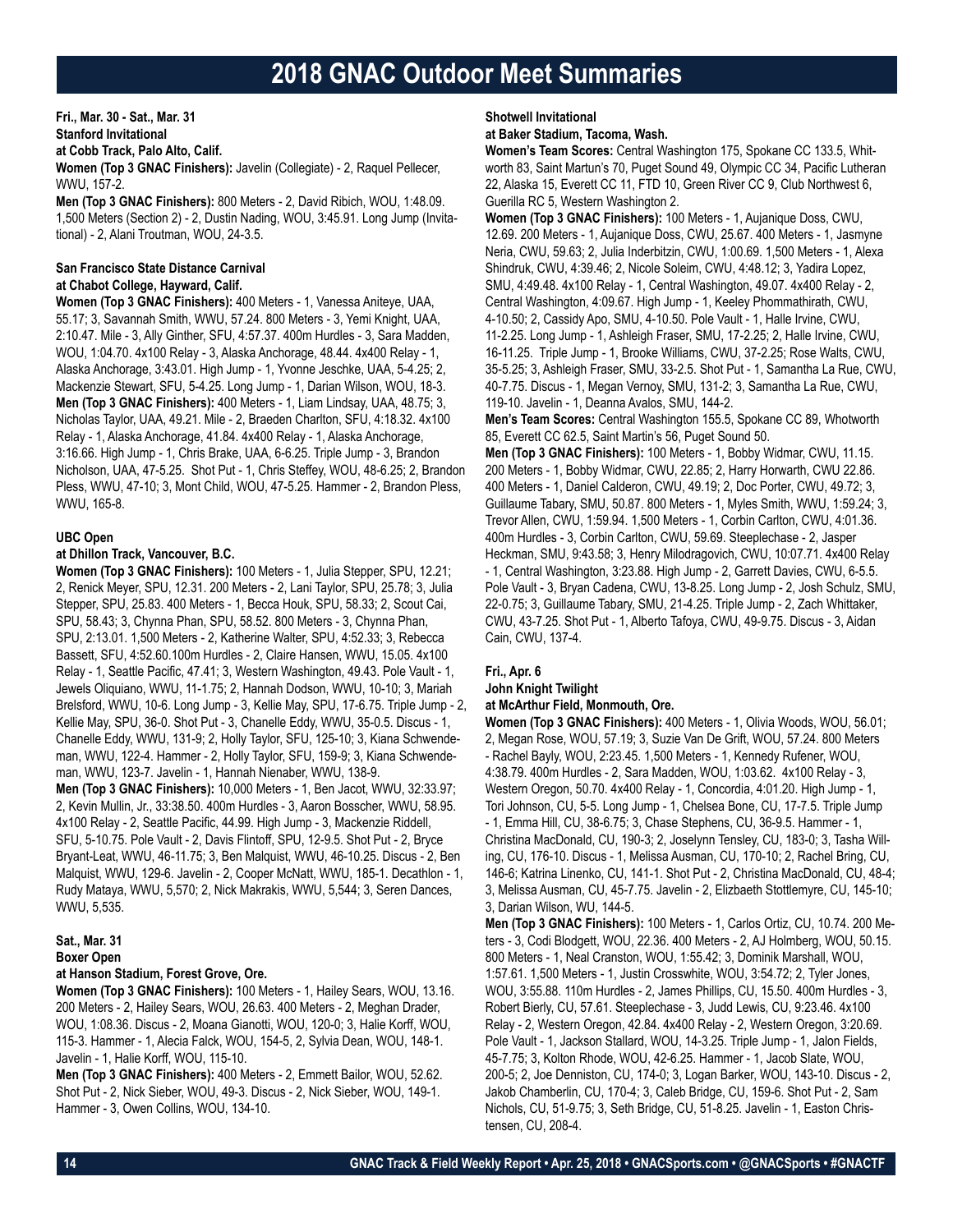**Fri., Apr. 6 WWU Quad Meet**

#### **at Civic Stadium, Bellingham, Wash.**

**Women's Team Scores:** Western Washington 180, British Columbia 173, Seattle Pacific 152, Saint Martin's 61.

**Women (Top 3 GNAC Finishers):** 100 Meters - 1, Julia Stepper, SPU, 12.43; 2, Becca Houk, SPU, 12.52. 200 Meters - 1, Grace Bley, SPU, 25.25; 2, Savannah Smith, WWU, 25.39. 400 Meters - 1, Lani Taylor, SPU, 56.94; 3, Emily Systma, WWU, 58.34. 5,000 Meters - 2, Katherine Walter, SPU, 17:38.85; 3, Sophia Galvez, WWU, 17:49.05. 100m Hurdles - 1, Renick Meyer, SPU, 14.81; 2, Claire Hansen, WWU, 14.98; 3, Ariya Kendrick, SMU, 15.2. 400m Hurdles - 2, Molly House, WWU, 1:08.96; 3, Ashley Vest, SMU, 1:16.15. Steeplechase - 2, Peyton Shinnick, WWU, 11:26.83; 3, Hailey Kettel, SPU, 11:40.40. 4x100 Relay - 1, Seattle Pacific, 47.09; 3, Western Washington, 48.08. 4x400 Relay - 1, Seattle Pacific, 3:52.64; 3, Western Washington, 4:10.54. 4x800 Relay - 2, Seattle Pacific, 9:13.62; 3, Western Washington, 9:55.86. High Jump - 2, Maddie Taylor, WWU, 5-5.25. Pole Vault - 1, Anna Paradee, WWU, 13-0.25; 2, Scout Cai, SPU, 12-0.5; 3, Jewels Oliquano, WWU, 11-6.5. Long Jump - 1, Renick Meyer, SPU, 18-8.5; 2, Kellie May, SPU, 18-1. Triple Jump - 2, Kellie May, SPU, 36-11.5. Shot Put - 1, Chanelle Eddy, WWU, 34-5. Discus - 1, Chanelle Eddy, WWU, 143-11; 2, Kiana Schwendeman, WWU, 128-10. Hammer - 1, Liz Larson, SMU, 182-8; 3, Chanelle Eddy, WWU, 128-5. Javelin - 1, Raquel Pellecer, WWU, 154-7; 2, Natalie Vetto, WWU, 146-4; 3, Deanna Avalos, SMU, 146-1.

**Men's Team Scores:** Western Washington 223, British Columbia 160, Saint Martin's 111, Seattle Pacific 81.

**Men (Top 3 GNAC Finishers):** 100 Meters - 1, Logan Armstrong, SMU, 11.36; 2, Alex Taylor, WWU, 11.38; 3, Stedman Knox, WWU, 11.51. 200 Meters - 1, Daniel Jones, 22.89; 3, Andrew Kier, SMU, 23.12. 400 Meters - 2, Bryant Welch, WWU, 49.52; 3, Jackson Hand, SMU, 50.22. 1,500 Meters - 2, James Jasperson, WWU, 4:00.22. 110m Hurdles - 3, Cordell Cummings, WWU, 15.44. 400m Hurdles - 3, Cordell Cummings, WWU, 55.67. Steeplechase - 3, Dario Crilincione, WWU, 9:57.60. 4x100 Relay - 2, Saint Martin's, 42.33; 3, Western Washington, 42.54. 4x400 Relay - 1, Western Washington, 3:19.11; 3, Saint Martin's, 3:27.35. 4x800 Relay - 2, Seattle Pacific, 8:04.53; 3, Western Washington, 8:07.09. High Jump - 1, Tupre Wickliff, WWU, 6-6.25; 2, Garrett Davies, WWU, 6-2.25.; 3, Seren Dances, WWU, 6-0.5. Pole Vault - 1, Adam Thomas, WWU, 15-1.75; 2, Davis Flintoff, SPU, 13-8.25; 3, Cyrus Marshall, SMU, 13-2.25. Long Jump - 1, Seren Dances, WWU, 22-11.25; 3, Peyton Harris, SPU, 21-9. Triple Jump - 1, Jacob Ringold, WWU, 44-6.25; 2, Seren Dances, WWU, 43-9.75; 3, Josh Schulz, SMU, 40-7. Shot Put - 1, Bryce Bryant-Leat, WWU, 51-9.25; 2, Brandon Pless, WWU, 48-2.75; 3, Ben Malquist, WWU, 47-5.75. Discus - 1, Brandon Pless, WWU, 151-0; 2, Bryce Bryant-Leat, WWU, 146-7; 3, Ben Malquist, 138-0. Hammer - 1, Kauanoe Vanderpoel, SMU, 180-11; 2, Brandon Pless, WWU, 169-7; 3, Avery Lux, WWU, 165-10. Javelin - 1, Alex Barry, WWU, 212-6; 3, Cooper McNatt, WWU, 185-9.

### **Fri., Apr. 6 - Sat., Apr. 7 War XI Meet**

### **at Spokane Falls Track Complex, Spokane, Wash.**

**Women (Top 3 GNAC Finishers):** 100 Meters - 1, Aujanique Doss, CWU, 12.65. 200 Meters - 1, Aujanique Doss, CWU, 25.25. 5,000 Meters - 1, Alexa Shindruk, CWU, 17:00.79. 10,000 Meters - 3, Delaney Clem, CWU, 38:42.87. 100m Hurdles - 1, Mariyah Vongsaveng, CWU, 14.78; 3, Michaela Johnson, MSUB, 15.18. 400m Hurdles - 1, Ali Anderson, CWU, 1:01.65; 3, Katie Collins, CWU, 1:03.41. Steeplechase - 2, Nicole Soleim, CWU, 11:16.81. 4x100 Relay - 2, Central Washington, 49.60. 4x400 Relay - 2, Montana State BIllings, 4:21.96. Long Jump - 1, Brooke Williams, CWU, 17-9.5; 2, Nice Loufoua, NNU, 17-2.75; 3, Jackie Mahowald, NNU, 16-10. Triple Jump - 2, Brooke Williams, CWU, 37- 10.

**Men (Top 3 GNAC Finishers):** 100 Meters - 2, Lamont Frisby, MSUB, 11.22. 200 Meters - 1, Kodiak Landis, CWU, 21.86; 2, San Zook, MSUB, 21.87; 3, Logan Blake, NNU, 22.14. 400 Meters - 2, Daniel Calderon, CWU, 49.14; 3, Zachary Magee, NNU, 49.23. Steeplechase - 1, Jorey Egeland, MSUB, 9:19.96; 3, Nick Hamilton, NNU, 9:45.80. 4x100 Relay - 1, Montana State Billings, 42.55; 2, Northwest Nazarene, 42.86. 4x400 Relay - 1, Central Washington, 3:17.66; 3, Northwest Nazarene, 3:22.70. High Jump - 3, Micah Tranch, NNU, 6-2.75. Triple Jump - T-2nd, Zach Whittaker, CWU, 42-6.75. Shot Put - 3, Brady Ostermiller, MSUB, 47-1.5. Discus - 1, John Van Beuren, NNU, 158-11. Javelin - 2, Beau Ackerman, MSUB, 200-3.

### **Sat., Apr. 7**

#### **Emilie Mondor Invitational at Terry Fox Field, Burnaby, B.C.**

**Women (Top 3 GNAC Finishers):** 100 Meters - 1, Meyer Quaynor, SFU, 12.60; 2, Bryce West, SFU, 12.76. 400 Meters - 1, Renate Bluschke, SFU, 57.67; 2, Nicole Lindsay, SFU, 59.47. 800 Meters - 2, Paige Nock, SFU, 2:16.20. 1,500 Meters - 3, Ally Ginther, SFU, 4:45.50. 400m Hurdles - 2, Sophie Dodd, SFU, 1:05.18; 3, Megan Notting, SFU, 1:06.87. 2,000m Steeplechase - 1, Julia Howley, SFU, 6:50.11; 3, Reta Dobie, SFU, 7:04.53. High Jump - 1, Mackenzie Stewart, SFU, 5-3.75. Discus - 2, Holly Taylor, SFU, 123-4. Hammer - 2, Holly Taylor, SFU, 161-3. Javelin - 1, Holly Taylor, SFU, 116-2. Shot Put - 1, Holly Taylor, SFU, 39-7.25.

**Men (Top 3 GNAC Finishers):** 200 Meters - 2, Joel Webster, SFU, 22.51. 1,500 Meters - 1, Oliver Jorgensen, SFU, 3:56.16; 3, Sean Miller, SFU, 4:02.33. 5,000 Meters - 1, Mateo de Dalmases, SFU, 15:07.89. 400m Hurdles - 1, Joshua Adehmar, SFU, 57.65. 2,000m Steeplechase - 1, Braeden Charlton, SFU, 6:07.81. 4x100 Relay - 1, Simon Fraser, 42.99. 4x400 Relay - 1, Simon Fraser, 3:35.62. Long Jump - 1, Mackenzie Riddell, SFU, 14-11.25. Hammer - 1, Tiger Wu, SFU, 145-11.

# **Linfield Jenn Boyman Memorial Invitational**

**at Maxwell Field, McMinnville, Ore.**

**Women (Top 3 GNAC Finishers):** Hammer - 1, Alecia Falck, WOU, 149-4; 2, Sylvia Dean, WOU, 148-5. **Men (Top 3 GNAC Finishers):** None.

### **Fri., Apr. 13 - Sat., Apr. 14**

**Triton Invitational Triton Track & Field Stadium, La Jolla, Calif.**

**All Events Non-Division I Flights Unless Indicated**

**Women (Top 3 GNAC Finishers):** 400 Meters - 1, Vanessa Aniteye, UAA, 55.26; 2, Renate Bluschke, SFU, 56.63. 800 Meters - 1, Danielle McCormick, UAA, 2:06.17; 2, Addy Townsend, SFU, 2:06.82; 3, Yemi Knight, UAA, 2:08.38. Steeplechase - 1, Dana Townsend, SFU, 11:26.02. 4x400 Relay - 1, Simon Fraser, 3:47.82. Shot Put - 1, Tasha Willing, CU, 47-3; 2, Katrina Linenko, CU, 46-3.5. Discus - 3, Katrina Linenko, CU, 137-4. Hammer (Invitational Non-DI) - 1, Christina MacDonald, CU, 194-10; 3, Tasha Willing, CU, 187-11. **Men (Top 3 GNAC Finishers):** 400 Meters - 1, Joel Webster, SFU, 48.04; 2, Liam Lindsay, UAA, 48.61. 400m Hurdles - 1, Vladislav Tsygankov, SFU, 52.15. Shot Put - 2, Josh Koch, CU, 55-2. Discus - 1, Jakob Chamberlin, CU, 178-5; 2, Caleb Bridge, CU, 163-7; 3, Sam Nichols, CU, 162-9. Hammer (Invitational Non-DI) - 3, Jacob Slate, CU, 195-2.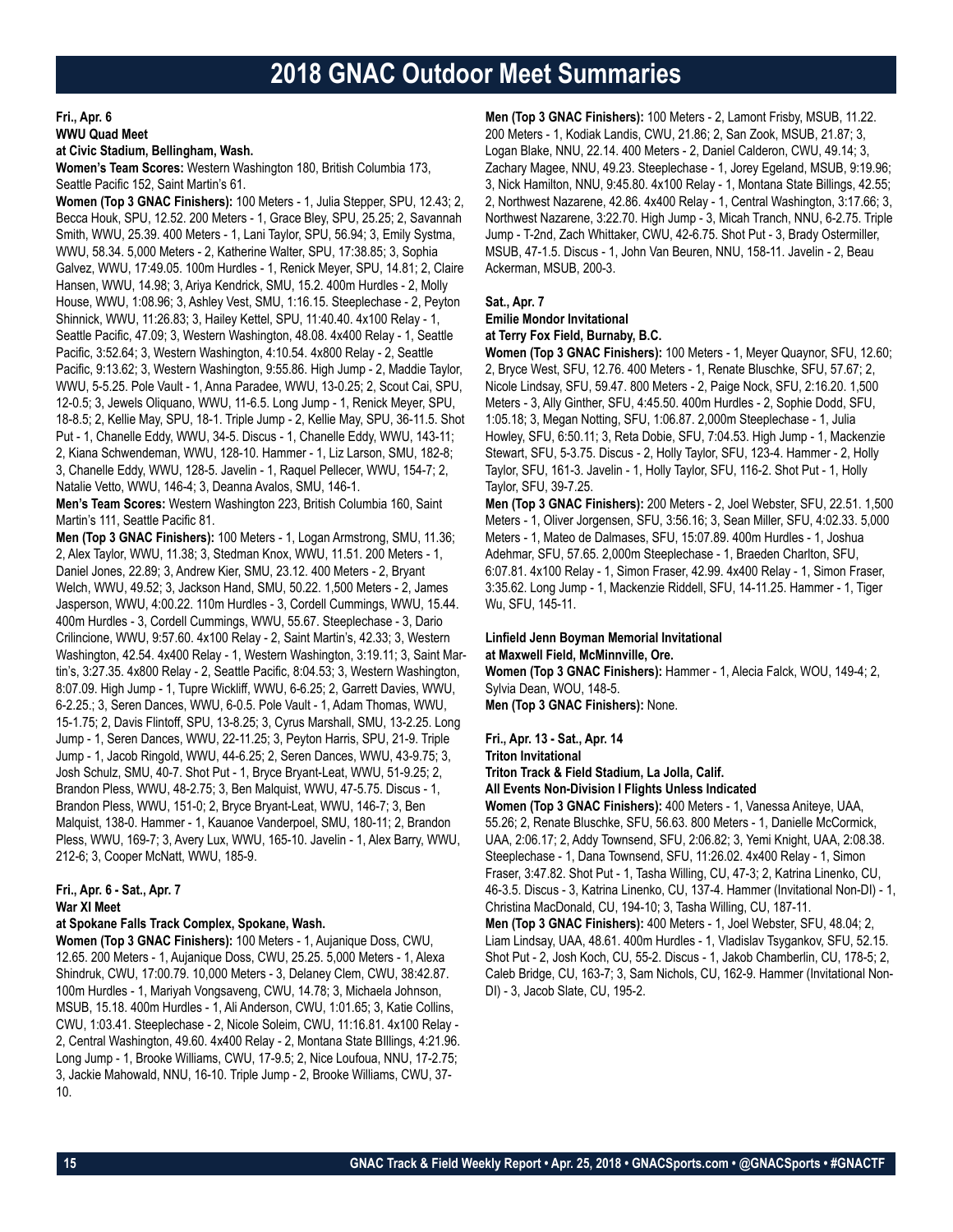# **Fri., Apr. 13 - Sat., Apr. 14 NNU Invitational**

### **at Brian & Nichole Bohner Track, Nampa, Idaho**

**Women (Top 3 GNAC Finishers):** 400 Meters - 1, MaKenna Conley, NNU, 1:01.32. 100m Hurdles - 1, Ally Miran, NNU, 15.38; 2, Katie Conklin, NNU, 15.55. 400m Hurdles - 2, Ally Miran, NNU, 1:07.82. 4x100 Relay - 2, Northwest Nazarene, 51.84. High Jump - 1, Katie Conlin, NNU, 5-1.75. Pole Vault - 2, Kourtney Gwin, NNU, 10-4. Long Jump - 1, Nice Loufoua, NNU, 17-6.75; 2, Jackie Mahowald, NNU, 17-2; 3, Katie Conklin, NNU, 16-5.75. Triple Jump - 1, Nice Loufoua, NNU, 37-7.75; 2, Jackie Mahowald, NNU, 37-5.75. Shot Put - 3, Sasha Korolenko, NNU, 39-10.5. Javelin - 1, Ellie Logan, NNU, 147-10. **Men (Top 3 GNAC Finishers):** 100 Meters - 1, Ebu Camara, NNU, 10.87; 3, Logan Blake, NNU, 10.98. 200 Meters - 2, Ebu Camara, NNU, 21.90. 400 Meters - 2, Zachary Magee, NNU, 49.87. 110m Hurdles - 3, Dakota Tidwell, NNU, 15.95. 400m Hurdles - 3, Ryan Chism, NNU, 58.77. 4x100 Relay - 1, Northwest Nazarene, 41.63. 4x400 Relay - 2, Northwest Nazarene, 3:21.69. High Jump - 1, Micah Tranch, NNU, 6-6.25. Pole Vault - 1, Payton Lewis, NNU, 15-9; 2, Phillip Gwin, NNU, 15-3. Shot Put - 1, John Van Beuren, NNU, 49-5. Discus - 1, John Van Beuren, NNU, 154-8; 2, Canyon Anderson, NNU, 153-10. Hammer - 1, John Van Beuren, NNU, 175-0; 2, Brayden Eiland, NNU, 167-8. Javelin - 2, Micah Tranch, NNU, 179-2.

### **Montana Open**

### **at Dornblasser Field, Missoula, Mont.**

**Women (Top 3 GNAC Finishers):** 100m Hurdles - 2, Michaela Johnson, MSUB, 14.61. Steeplechase - 1, Nikki Aiken, MSUB, 11:38.54. 4x100 Relay - 2, Montana State Billings, 51.29. High Jump - 3, Shaniah Schwend, MSUB, 4-11.75. **Men (Top 3 GNAC Finishers):** 100 Meters - 1, Sam Zook, MSUB, 10.73; 3, Mason Schram, MSUB, 10.91. 200 Meters - 1, Sam Zook, MSUB, 21.75; 3, Lamont Frisby, MSUB, 22.13. 5,000 Meters - 1, Jorey Egeland, MSUB, 14:48.78. Steeplechase - 1, Carson Jessop, MSUB, 10:11.36. 4x100 Relay - 1, Montana State Billings, 41.37. Hammer - 1, Nels Flanagan, MSUB, 174-4. Shot Put - 3, Brady Ostermiller, MSUB, 47-3.75. Discus - 3, Nels Flanagan, MSUB, 138-10. Javelin - 2, Beau Ackerman, MSUB, 207-10. Triple Jump - 1, Marcus Lindquist, MSUB, 41-7.75. High Jump - 1, Isaiah Girard, MSUB, 6-6.

### **Pelluer Invitational**

### **at Roos Field, Cheney, Wash.**

**Women (Top 3 GNAC Finishers):** 400 Meters - 1, Ali Anderson, CWU, 56.84. 100m Hurdles - 1, Mariyah Vongsaveng, CWU, 14.87; Sidney Trinidad, CWU, 16.12. 400m Hurdles - 1, Katie Collins, CWU, 1:03.03; 2, Sidney Trinidad, CWU, 1:04.53; 3, Erykah Weems, CWU, 1:04.76. Triple Jump - 1, Brooke Williams, CWU, 39-4.

**Men (Top 3 GNAC Finishers):** 100 Meters - 1, Kodiak Landis, CWU, 11.15. 110m Hurdles - 3, Ryan Gunther, CWU, 15.70. 400m Hurdles - 3, Ryan Gunther, CWU, 57.89. Long Jump - 3, Kodiak Landis, CWU, 23-1.75.

# **Sat., Apr. 14 SMU Jay Hammer Meet at SMU Track, Lacey, Wash.**

**Women (Top 3 GNAC Finishers):** 100 Meters - 1, Becca Houk, SPU, 12.47; 3, Savannah Smith, WWU, 12.70. 200 Meters - 1, Julia Stepper, SPU, 25.03; 2, Savannah Smith, WWU, 25.32; 3, Emily Systma, WWU, 25.50. 400 Meters - 1, Grace Bley, SPU, 58.27; 2, Jasmyne Neria, CWU, 58.38; 3, Julia Inderbitzin, CWU, 1:00.11. 800 Meters - 1, Shawnee Konrad, WWU, 2:21.48; 2, Elizabeth Thompson, SPU, 2:22.06. 1,500 Meters - 1, Jordan McPhee, SPU, 4:45.43; 3, Dania Holmberg, SPU, 4:46.69. 3,000 Meters - 1, Nicole Soleim, CWU, 10:29.80. 5,000 Meters - 1, Sedona McNerney, SPU, 18:40.94. 10,000 Meters - 2, Tovah Swartz-Ireland, WWU, 39:11.94. 100m Hurdles - 1, Renick Meyer, SPU, 14.67; 2, Claire Hansen, WWU, 14.96; 3, Scout Cai, SPU, 15.28. 400m Hurdles - 2, Molly House, WWU, 1:07.82; 3, Artresa Nickelson, SMU, 1:09.07. Steeplechase - 2, Bailey Fjelstul, CU, 11:39.52; 3, Aysia Killingbeck, CU, 12:01.69.

4x100 Relay - 1, Seattle Pacific, 46.83; 2, Saint Martin's, 49.55. High Jump - 1, Maddie Taylor, WWU, 5-3.25; 2, Shaddia Meadows, CWU, 5-1.25. Pole Vault - 1, Jewels Oliquiano, WWU, 10-5.5; Tie 2, Rachael Roberts, WWU, 9-11.75; Tie 2, Hannah Dodson, WWU, 9-11.75. Long Jump - 1, Keeley Phommathriath, CWU, 17-9; 3, Geneva Lehnert, SPU, 16-10.75. Triple Jump - 1, Emma Hill, CU, 36-2.25; 2, Rose Walts, CWU, 34-11.25. Shot Put - 1, Rachel Bring, CU, 41-1; 2, Chanelle Eddy, WWU, 40-11.5. Discus - 1, Rachel Bring, CU, 141-10; 2, Chanelle Eddy, WWU, 132-2; 3, Megan Vernoy, SMU, 131-2. Hammer - 1, Liz Larson, SMU, 172-4; 2, Joselynn Tensley, CU, 171-7; 3, Kori Sprague, CU, 166-4. Javelin - 2, Deanna Avalos, SMU, 138-5; 3, Elizabeth Stottlemyre, CU, 133-10.

**Men (Top 3 GNAC Finishers):** 100 Meters - 1, Carlos Ortiz, CU, 10.68. 200 Meters - 2, Jackson Hand, SMU, 21.92. 400 Meters - 1, Daniel Calderon, CWU, 49.37. 800 Meters - 1, Doc Porter, CWU, 1:57.25; 2, Macauley Franks, WWU, 1:57.34; 3, James Jasperson, WWU, 1:57.67. 1,500 Meters - 1, Kyler Sager, WWU, 3:57.60; 2, Ian Fay, WWU, 4:00.32; 3, Corbin Carlton, CWU, 4:01.43. 3,000 Meters - 1, Trevor Allen, CWU, 8:50.23; 2, Josh Boston, CWU, 8:50.70; 3, Shad Galloway, SPU, 8:55.74. 5,000 Meters - 2, Ben Jacot, WWU, 15:20.56. 110m Hurdles - 3, Giovanni Brown, CU, 15.35. 400m Hurdles - 1, Cordell Cummings, WWU, 55.94; 3, Reid Lovercamp, WWU, 57.17. Steeplechase - 2, Henry Milodragovich, CWU, 9:51.47; 3, Porter McMichael, WWU, 9:56.28. 4x100 Relay - 1, Saint Martin's, 42.37; 3, Western Washington, 43.23. 4x400 Relay - 1, Saint Martin's, 3:33.72; 3, Western Washington, 3:35.81. High Jump - 2, Tupre Wickliff, WWU, 6-4. Pole Vault - 1, Austin Matzelle, SPU, 12-11.5; 3, Cyrus Marshall, SMU, 11-11.75. Long Jump - 1, Josh Schulz, SMU, 21-10.25; 3, Guillaume Tabary, SMU, 21-0. Triple Jump - 2, Zach Whittaker, CWU, 46-0.5; 3, Giovanni Brown, CU, 44-7. Shot Put - 1, Bryce Bryant-Leat, WWU, 49-0.5; 2, Seth Bridge, CU, 47-2.25; 3, Aidan Cain, CWU, 46-8. Discus - 1, Seth Bridge, CU, 140-3; 2, Connor Jensen, CU, 137-2; 3, Brandon Pless, WWU, 137-1. Hammer - 1, Kauanoe Vanderpoel, SMU, 180-2; 2, Brandon Pless, WWU, 173-3; 3, Joe Denniston, CU, 165-0. Javelin - 2, Alex Barry, WWU, 189-0; 3, Cooper McNatt, WWU, 171-11.

### **Wed., Apr. 18 - Thurs., Apr. 19 Bryan Clay Invitational Multi-Events at Cougar Stadium, Azusa, Calif.**

**Heptathlon (GNAC Finishers):** Group 1 - 1, Renick Meyer, SPU, 4,852. 5, Ali Anderson, CWU, 4,523. 7, Kellie May, SPU, 4,482. 14, HarLee Ortega, CWU, 2,860. Group 2 - 5, Scout Cai, SPU, 4,921. **Decathlon (GNAC Finishers):** Group 1 - 6, Seren Dances, WWU, 6,151. Group

3 - 2, Kodiak Landis, CWU, 7,187.

### **Thurs., Apr. 19 - Sat., Apr. 21 Bryan Clay Invitational at Cougar Stadium, Azusa, Calif.**

**Women (Top 3 GNAC Finishers)**: 5,000 Meters - Heat 1 - 2, Caroline Kurgat, UAA, 15:43.95. Heat 4 - 3, Emmah Chelimo, UAA, 16:59.71. Javelin - 1, Raquel Pellecer, WWU, 153-11; 2, Natalie Vetto, WWU, 147-5. **Men (Top 3 GNAC Finishers):** 5,000 Meters - Heat 8 - 1, Edward Kiolbas, WWU, 14:56.46. Javelin - 2, Alex Barry, WWU, 209-4.

**Thurs., Apr. 19 - Sat., Apr. 21**

**Mount SAC Relays**

**at El Camino College, Torrance, Calif.**

**Women (Top 3 GNAC Finishers):** None

**Men (Top 3 GNAC Finishers):** 400 Meters Open - Section 4 - 2, Ebu Camara, NNU, 48.36. Section 6 - 1, Logan Blake, NNU, 49.16.